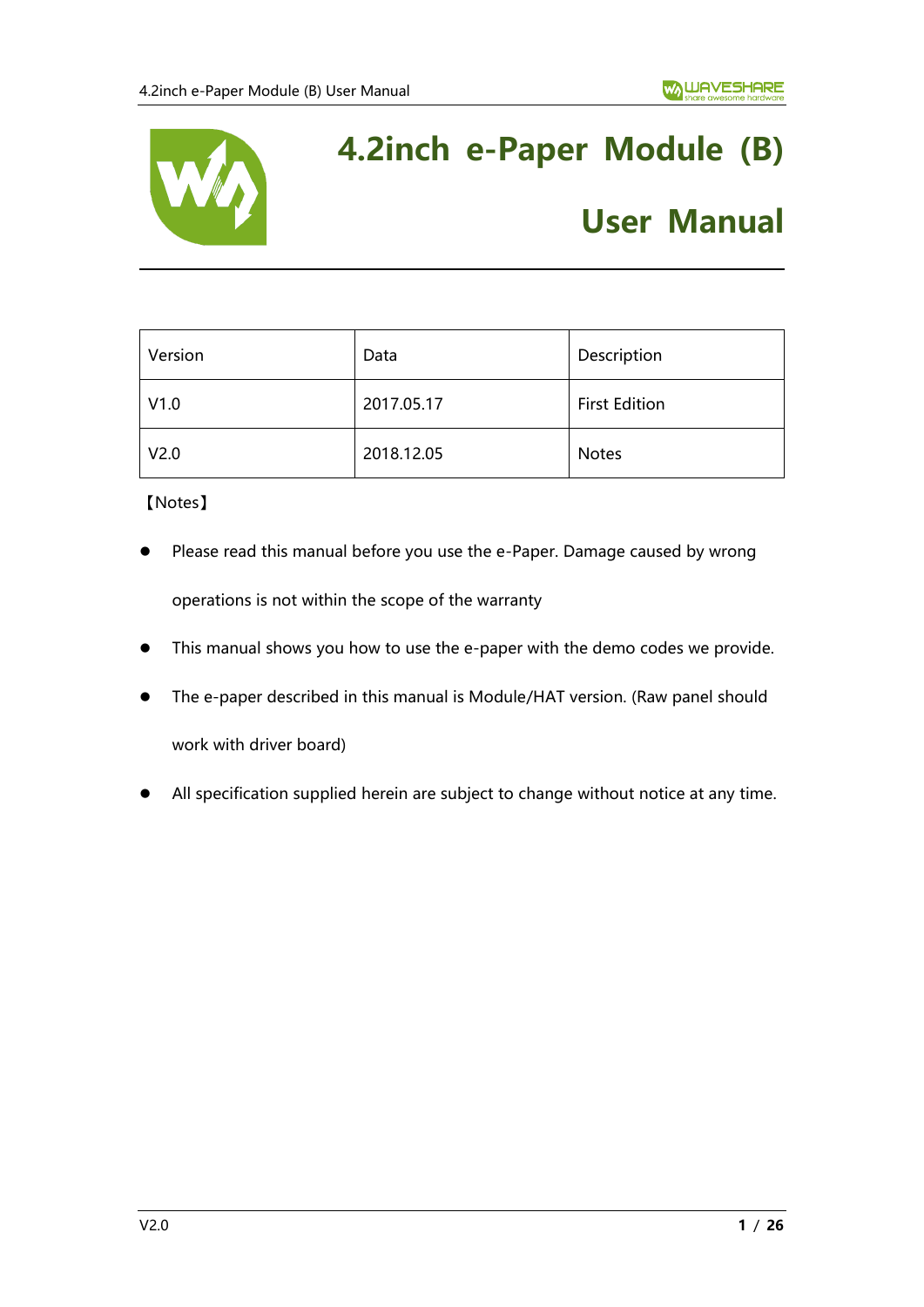# **CONTENT**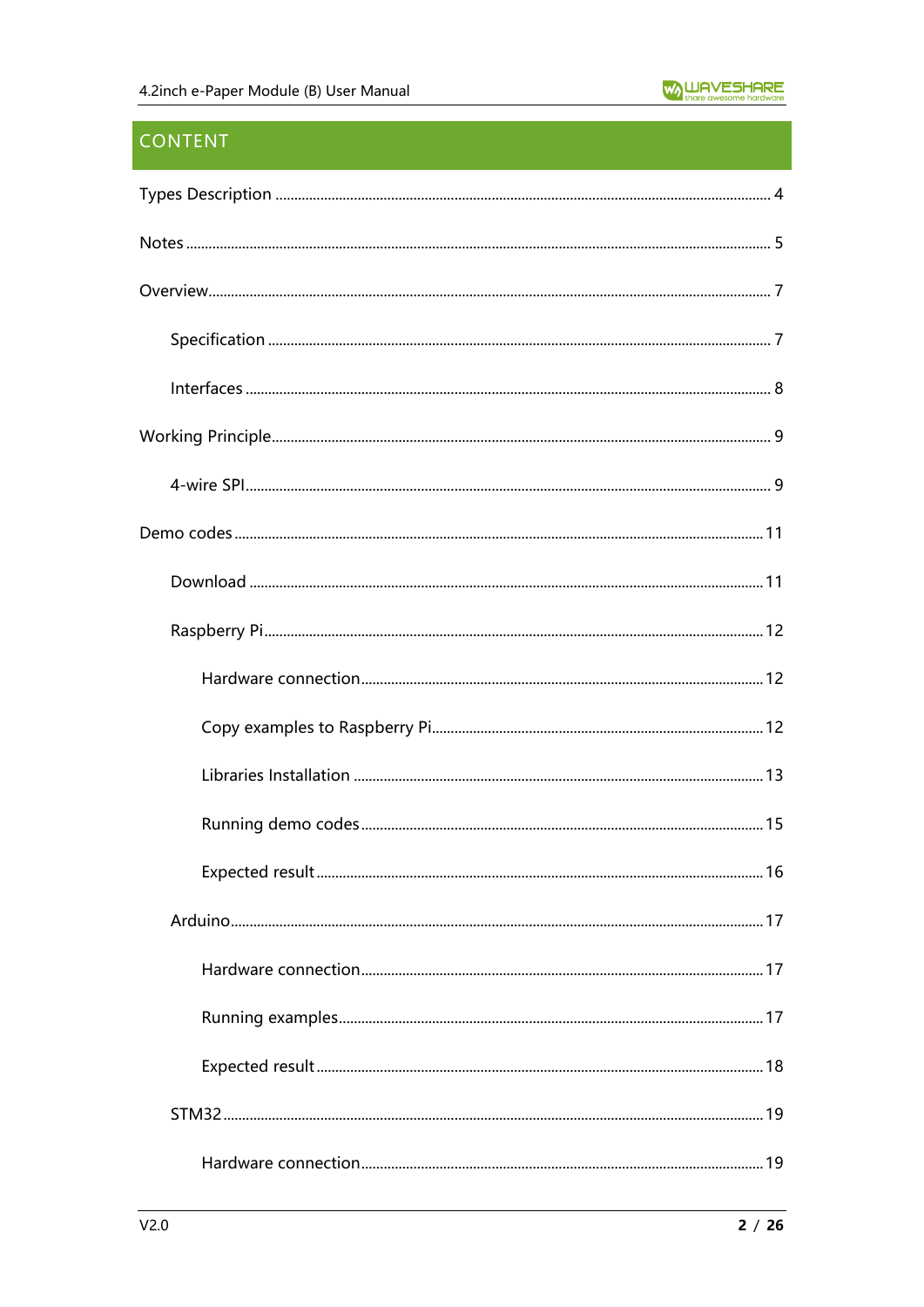| 20 |
|----|
|    |
|    |
| 24 |
| 26 |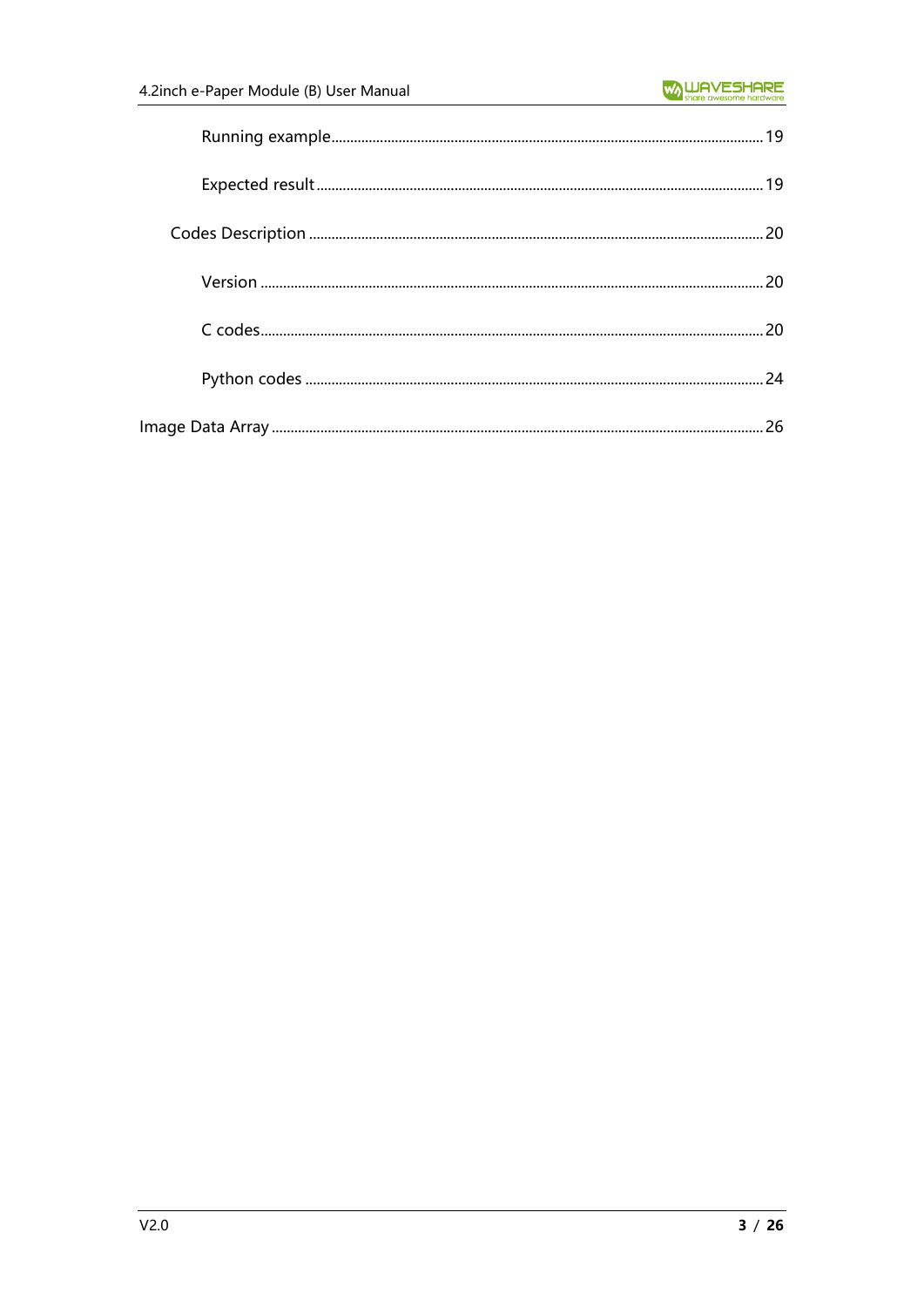# <span id="page-3-0"></span>TYPES DESCRIPTION

Generally, there are two versions for every type of e-paper, one is raw panel, and another is Module/HAT version.

Raw panel should work with driver board, if you are the first time to use

Waveshare e-Paper, we recommend you the Module/HAT version or purchase a driver

board separately.

Module/HAT version has PCB which integrates driver circuit. You can connect 8Pin

connector to MCU directly.

**Raw Panel (4.2inch e-Paper B):**



#### **Module Version (4.2inch e-Paper Module B):**

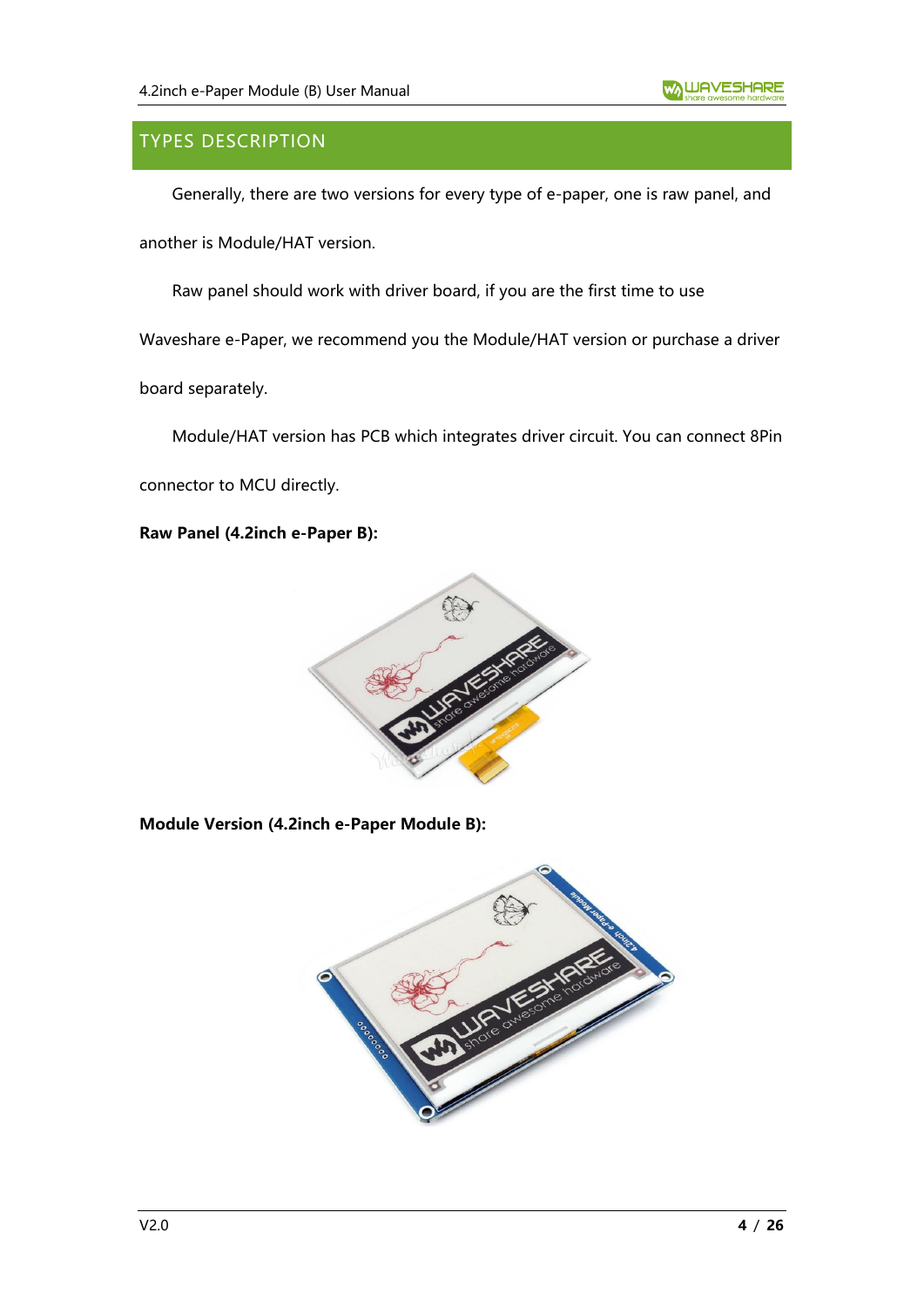# <span id="page-4-0"></span>**NOTES**

- 1. For those e-Paper which support partial refresh, you cannot use partial refresh all the time. A full refresh should be done to clear screen after several times(partial refresh), otherwise, e-Paper will be damaged and cannot fixed.
- 2. Three-color e-Paper is normal to be a little "color" . You can refresh it to white and keep it upward for storage.
- 3. The e-Paper cannot be powered on for long time, you must set e-Paper to sleep mode or power off when it needn't refresh, otherwise, e-Paper keeps in high voltage status for long time, which will damage e-Paper and cannot be fixed.
- 4. We suggest you update e-Paper once every 24 hours or at least 10 days<sup>1</sup> to update again. Otherwise, ghost of the last content may cannot be cleared.
- 5. e-Paper ignores the data sent when it is in sleep mode, you need to initialize it for properly refreshing.
- 6. You can adjust border color by controlling 0x3C register. In some of demo codes, you can adjust Border Waveform Control or VCOM AND DATA INERTVAL SETTING registers.
- 7. If you find that the image data you made cannot be properly displayed on e-Paper, please check the size of image, or change its width and height and try again.

<sup>1</sup> For details of operating requirement, please refer to datasheet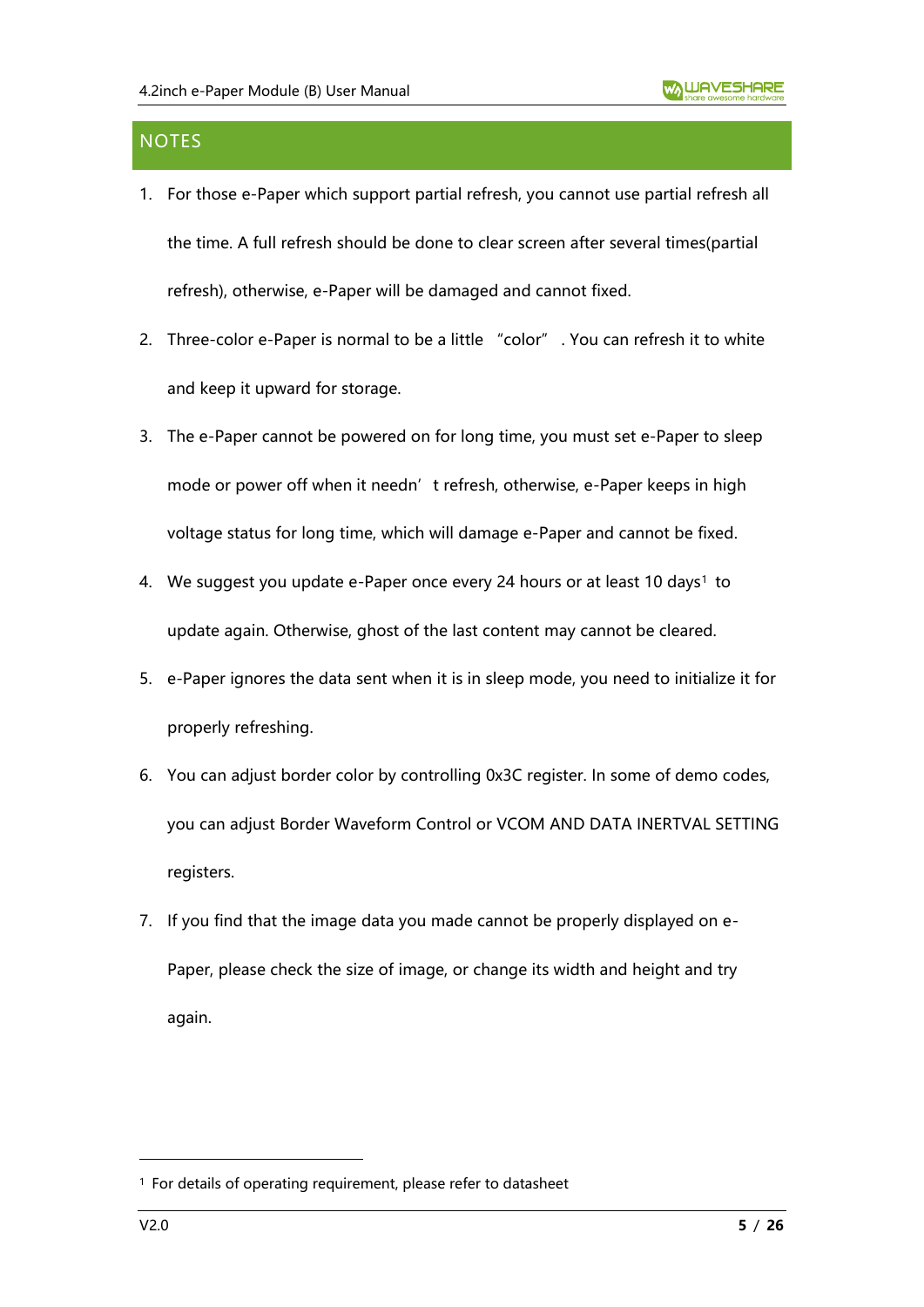- 8. The e-Paper cannot refresh directly under sunlight<sup>2</sup>. The refresh steps should be done indoor
- 9. For raw panel, its working voltage is 3.3V, note that when you designed you own driver board, level convert circuit is required if the working voltage of your board is 5V. Module/HAT version can support 5V voltage if the Module you buy is the new version which has been integrated convert circuit.
- 10. The FPC of the panel is fragile, please make sure that your bend it in correct way.
- 11. The glass raw panel is fragile, please do not falling, crashing or pressing hard.
- 12. We recommend you test the e-Paper with our demo code when you first time receive it.

<sup>&</sup>lt;sup>2</sup> e-Paper don't have UV film, cannot work under sunlight directly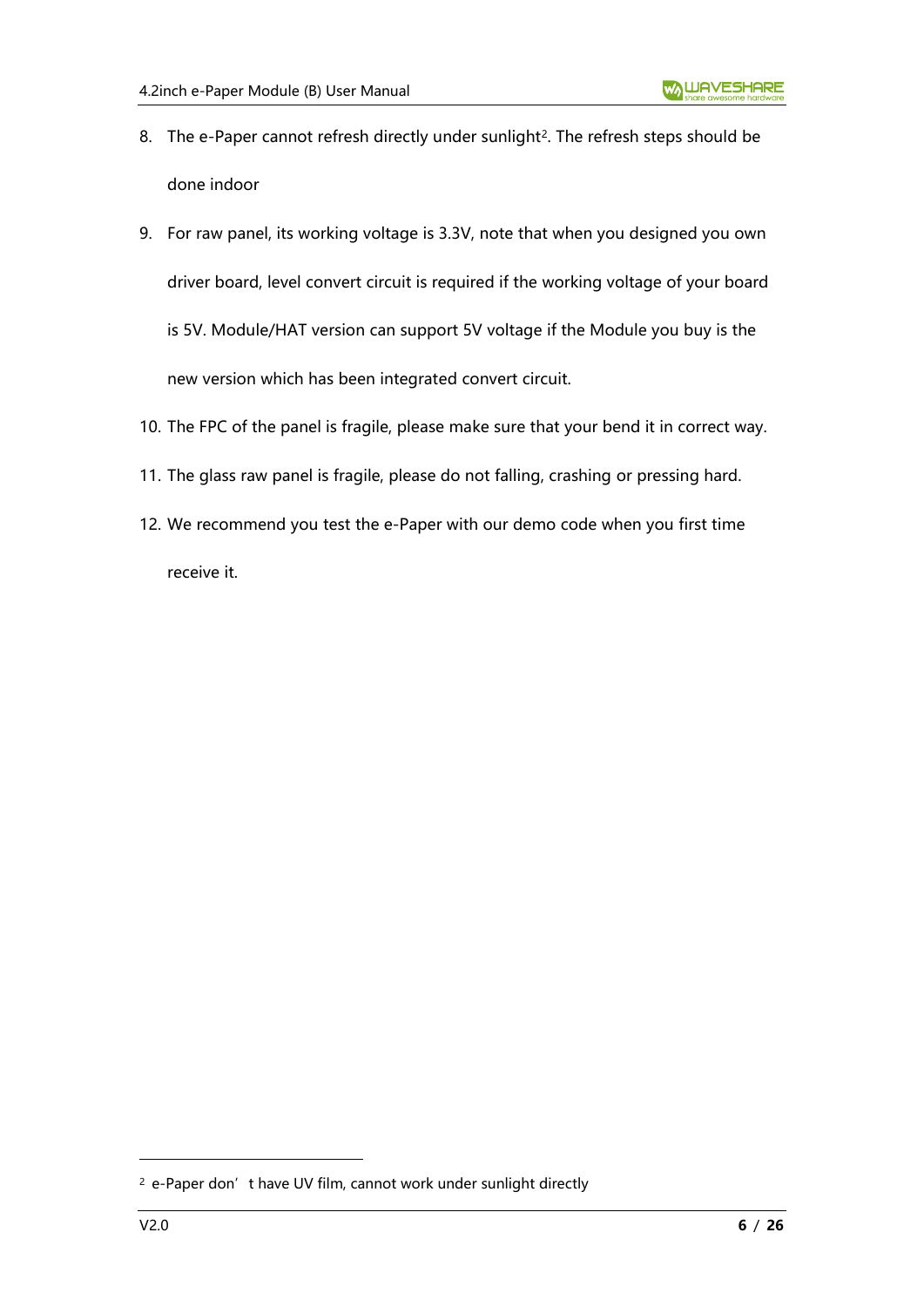# <span id="page-6-0"></span>**OVERVIEW**

- ⚫ This is an E-Ink display module, 4.2inch, 400x300 resolution, with embedded controller, communicating via SPI interface, support Red, black and white three color.
- Due to the advantages like ultra-low power consumption, wide viewing angle, clear display without electricity, it is an ideal choice for applications such as shelf label, industrial instrument, and so on.
- ⚫ We provide demo codes for you (Arduino, Raspberry Pi and STM32)

#### <span id="page-6-1"></span>SPECIFICATION

- Operating Voltage: 3.3V/5V<sup>3</sup>
- ⚫ Working Temperature: 0~50°C
- ⚫ Interface: 3-wire SPI/4-wire SPI
- ⚫ Dimension:
	- $\blacksquare$  PCB: 103.0mm  $\times$  78.5mm
	- $\blacksquare$  Raw Panel: 90.1mm  $\times$  77.0mm
- Display area:  $84.8$ mm  $\times$  63.6mm
- ⚫ Dot pitch: 0.212 × 0.212
- ⚫ Resolution: 400x300
- ⚫ Display color: Red, Black, White
- Refresh time<sup>4</sup>:

<sup>&</sup>lt;sup>3</sup> The voltage of every pins should be same 3.3V or 5V

<sup>4</sup> These are experimental data; actual data may be different according to working situation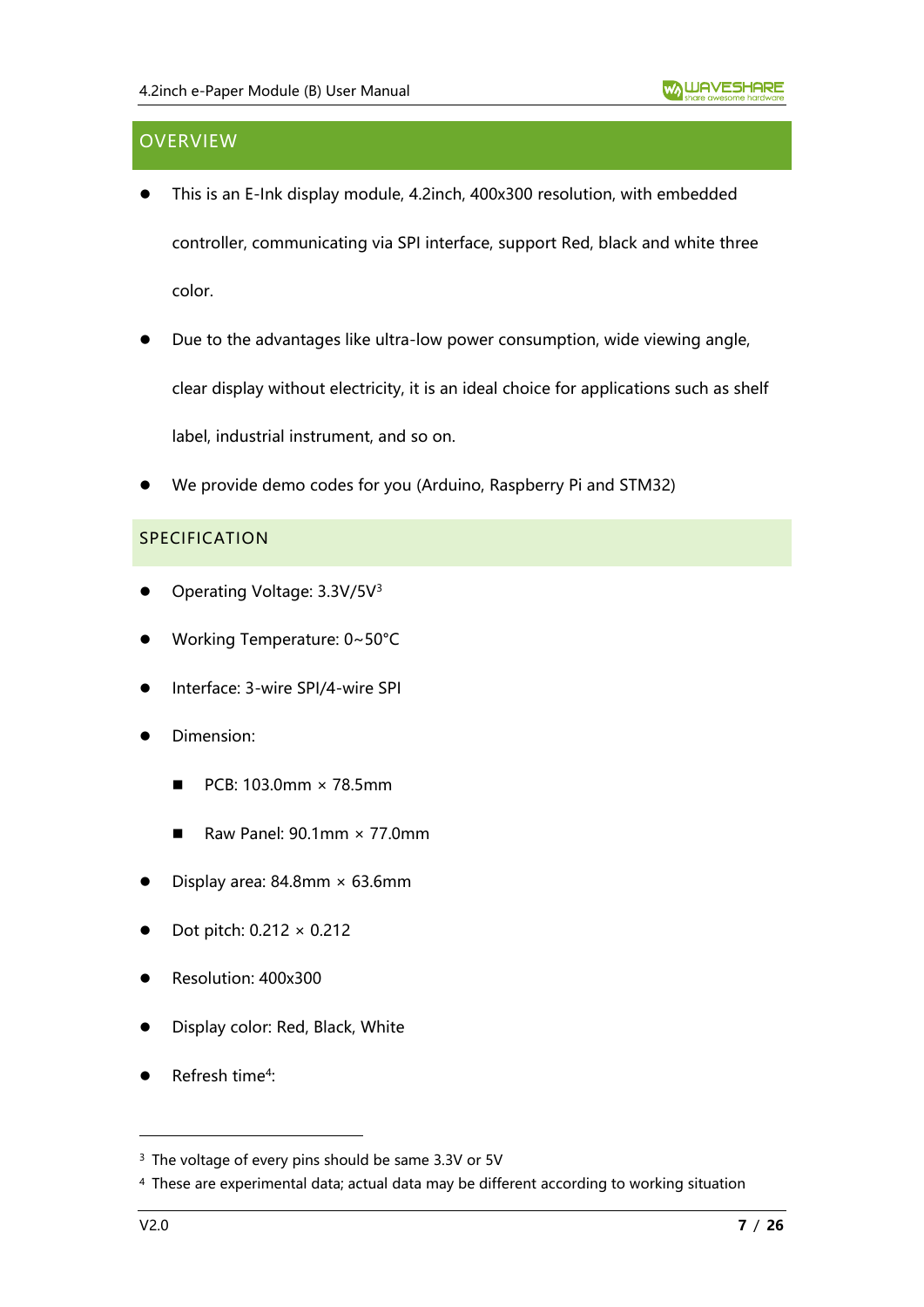- Full refresh: 15s
- Consumption<sup>5</sup>:
	- Refresh consumption: 26.4mW(typ.)
	- Standby consumption: <0.017mW
- Viewing angle: >170°

# <span id="page-7-0"></span>INTERFACES

- **VCC** :3.3V/5V
- **GND** :GND
- **DIN** : SPI MOSI pin
- **CLK** : SPI SCK pin
- **CS** : SPI chip selection, low active
- **DC** : Data/Command Selection (High: Data; Low: Command)
- **RST** : Reset (Low active)
- **BUSY** : Busy (Low active)

<sup>5</sup> These are experimental data; actual data may be different according to working situation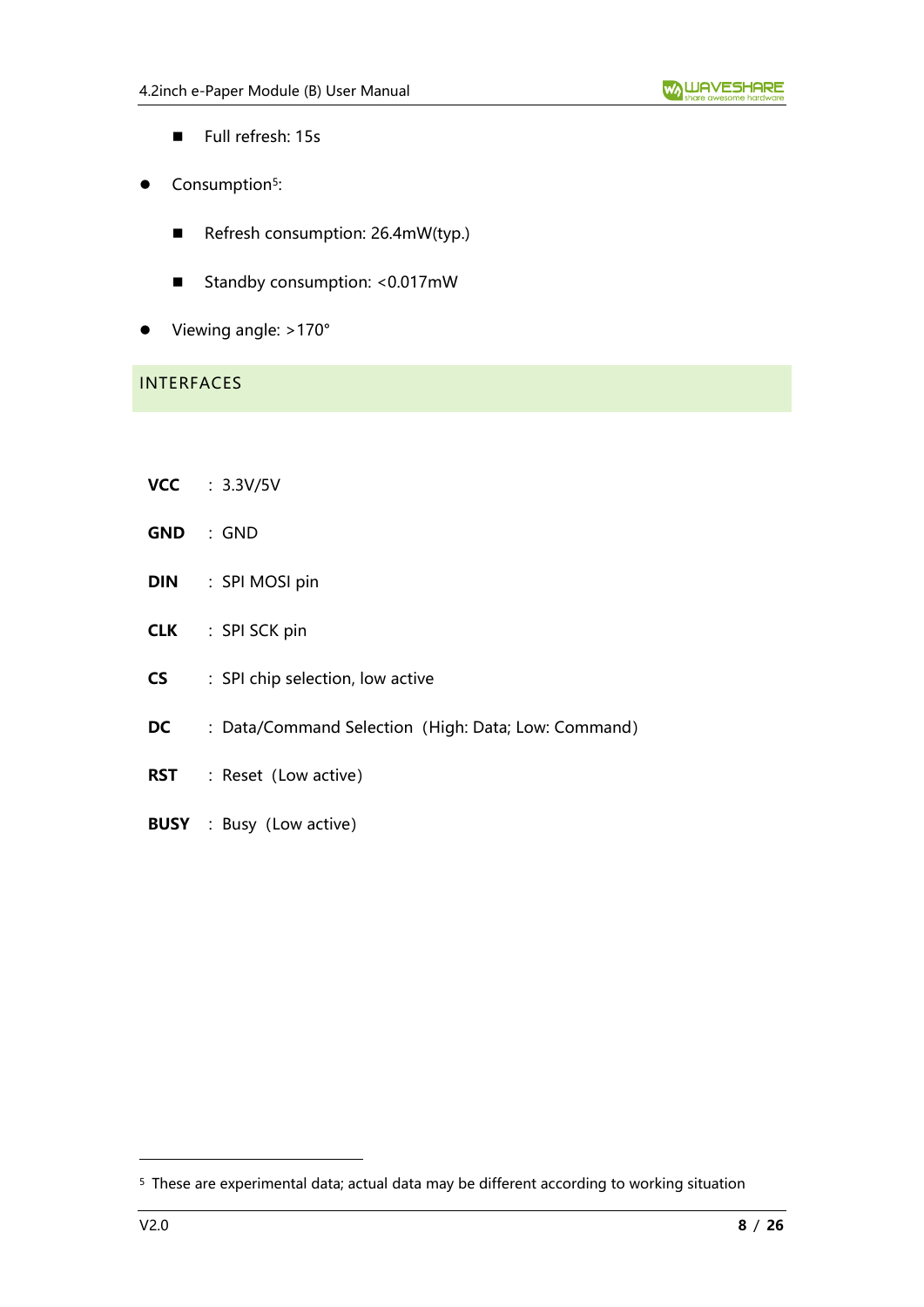# <span id="page-8-0"></span>WORKING PRINCIPLE

This product is an E-paper device adopting the image display technology of Microencapsulated Electrophoretic Display, MED. The initial approach is to create tiny spheres, in which the charged color pigments are suspending in the transparent oil and would move depending on the electronic charge. The E-paper screen display patterns by reflecting the ambient light, so it has no background light requirement. Under sunshine, the E-paper screen still has high visibility with a wide viewing angle of 180 degree. It is the ideal choice for E-reading.

<span id="page-8-1"></span>

Different from the traditional SPI protocol<sup>6</sup>, the data line from the slave to the master is hidden since the device only has display requirement.

CS is slave chip select, when CS is low, the chip is enabled.

<sup>6</sup> You can search online for more information about traditional SPI protocol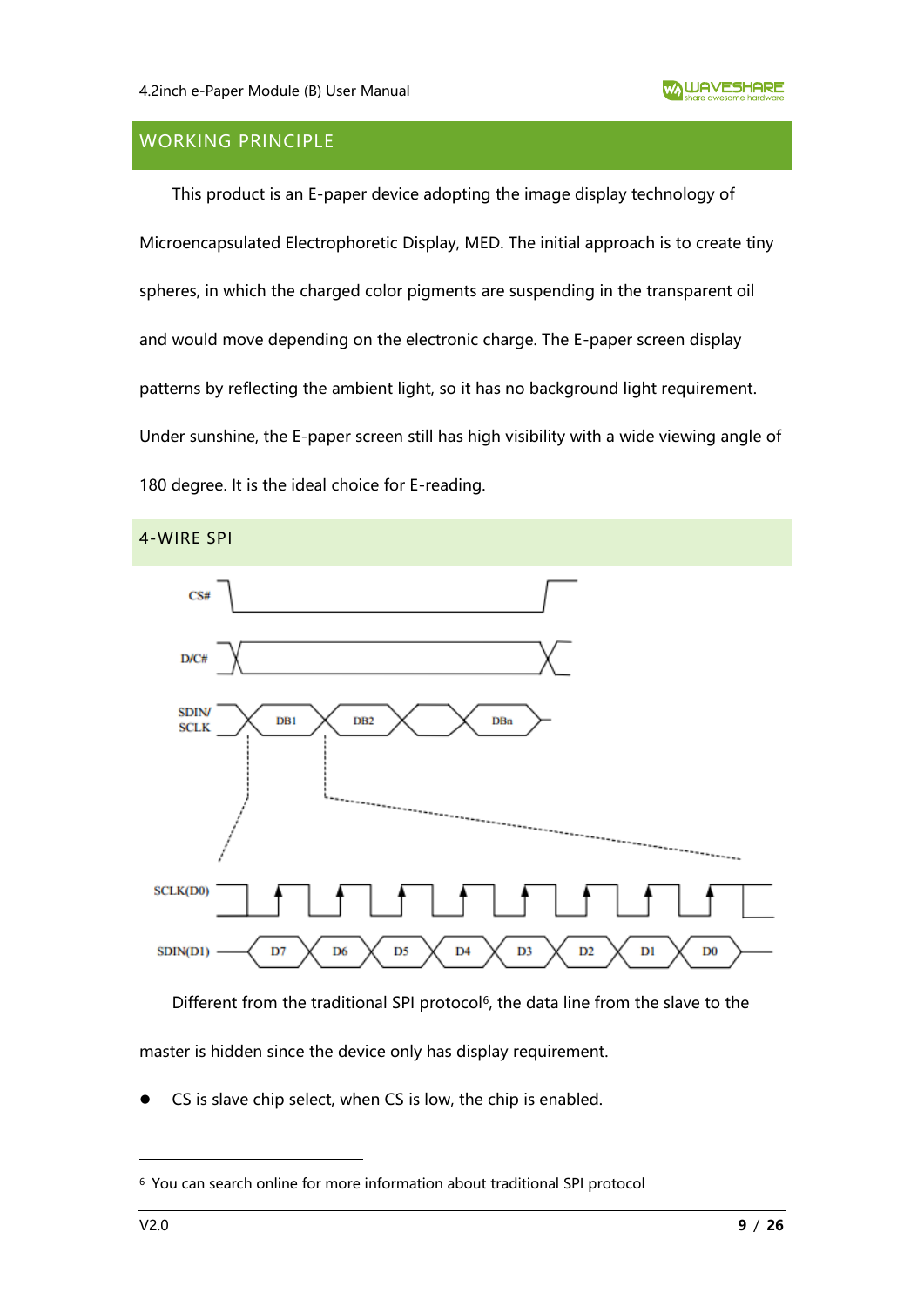- DC is data/command control pin, when  $DC = 0$ , write command, when  $DC = 1$ , write data.
- SCLK is the SPI communication clock.
- ⚫ SDIN is the data line from the master to the slave in SPI communication.

SPI communication has data transfer timing, which is combined by CPHA and CPOL.

- 1. CPOL determines the level of the serial synchronous clock at idle state. When CPOL = 0, the level is Low. However, CPOL has little effect to the transmission.
- 2. CPHA determines whether data is collected at the first clock edge or at the second clock edge of serial synchronous clock; when CPHL = 0, data is collected at the first clock edge.
- There are 4 SPI communication modes. SPI0 is commonly used, in which CPHL =  $0,$  CPOL = 0.

As you can see from the figure above, data transmission starts at the first falling edge of SCLK, and 8 bits of data are transferred in one clock cycle. In here, SPI0 is in used, and data is transferred by bits, MSB.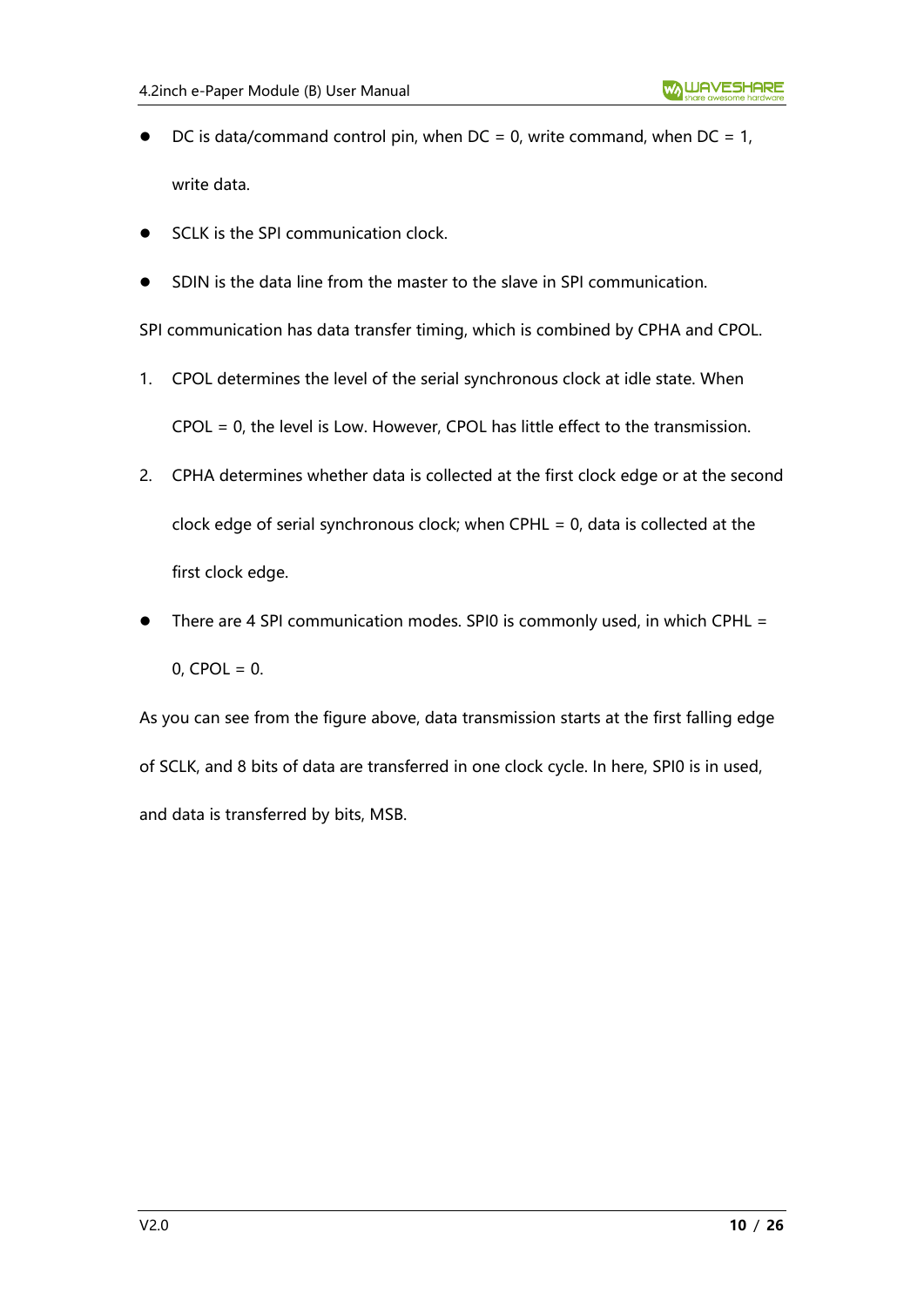# <span id="page-10-0"></span>DEMO CODES

## <span id="page-10-1"></span>DOWNLOAD

Please visit Waveshare Wiki, search with key words "4.2inch e-Paper module.

Download the demo code from [wiki,](https://www.waveshare.com/wiki/4.2inch_e-Paper_Module_(B))

# **Resources**

#### **Documentation**

- Instruction about make new font
- · Schematic



Extract it and you can get these folders:

| Arduino     | 2018/11/26 19:18 文件夹 |     |
|-------------|----------------------|-----|
| RaspberryPi | 2018/11/24 17:27     | 文件夹 |
| STM32       | 2018/11/26 19:18 文件夹 |     |

Arduino<sup>7</sup> : Demo code for Arduino UNO;

RaspberryPi: Demo codes for Raspberry Pi. (BCM2835, wiringPi and python)

STM32: Demo code for STM32, control board is STM32F103ZET6

<sup>7</sup> If you use other Arduino board, you should check if it is compatible with Arduino Uno, or modification is required.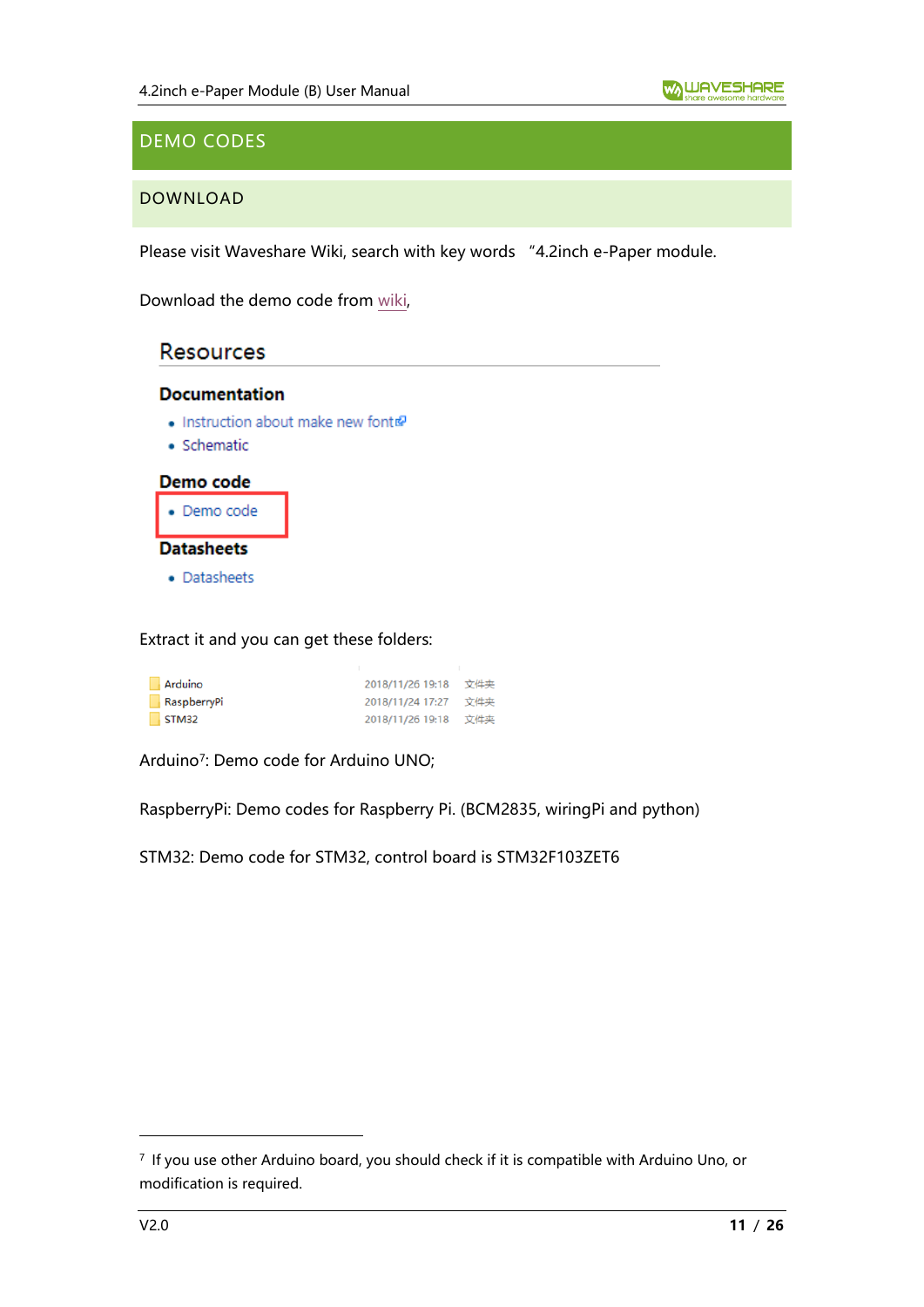#### <span id="page-11-0"></span>RASPBERRY PI

<span id="page-11-1"></span>There are four examples for Raspberry Pi, bcm2835, wiringPi, python2 and python3.

#### HARDWARE CONNECTION

|             | <b>Raspberry Pi</b> |                  |  |
|-------------|---------------------|------------------|--|
| e-Paper     | <b>BCM2835 No.</b>  | <b>Board No.</b> |  |
| 3.3V        | 3.3V                | 3.3V             |  |
| <b>GND</b>  | <b>GND</b>          | <b>GND</b>       |  |
| <b>DIN</b>  | <b>MOSI</b>         | 19               |  |
| <b>CLK</b>  | <b>SCLK</b>         | 23               |  |
| CS          | CE <sub>0</sub>     | 24               |  |
| DC          | 25                  | 22               |  |
| <b>RST</b>  | 17                  | 11               |  |
| <b>BUSY</b> | 24                  | 18               |  |

## <span id="page-11-2"></span>COPY EXAMPLES TO RASPBERRY PI

1. Insert SD card which has Raspbian installed to your PC

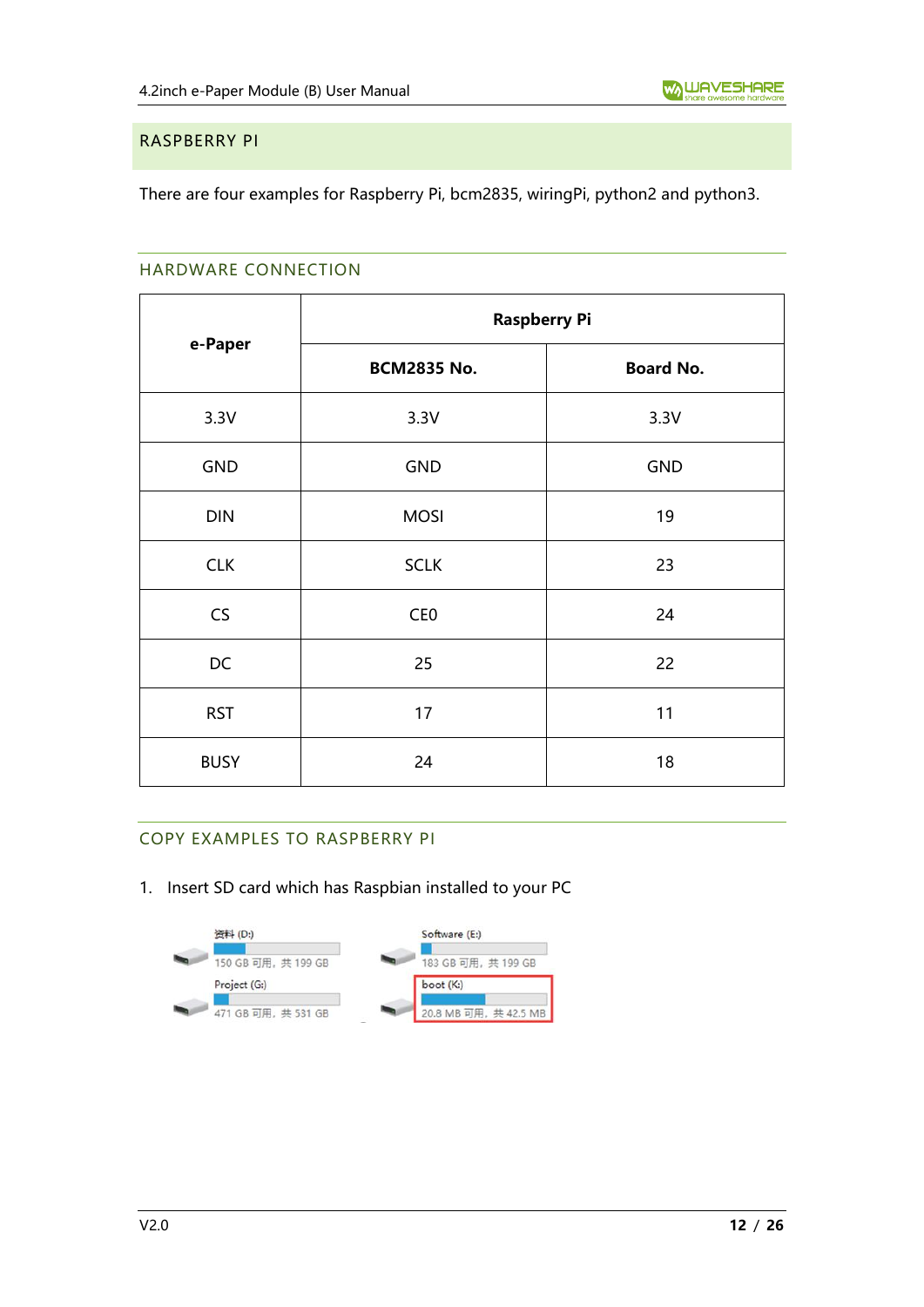2. Copy RaspberryPi extracted to root directory (BOOT) of SD card

| $\rightarrow$ boot (K:) $\rightarrow$ |                           |                  |        |              |
|---------------------------------------|---------------------------|------------------|--------|--------------|
| $*$ ^                                 | $\hat{\phantom{a}}$<br>名称 | 修改日期             | 类型     | 大小           |
|                                       | overlays                  | 2018/9/12 10:58  | 文件夹    |              |
|                                       | RaspberryPi               | 2018/11/24 17:27 | 文件夹    |              |
|                                       | bcm2708-rpi-0-w.dtb       | 2018/6/19 12:06  | DTB 文件 | 22 KB        |
|                                       | bcm2708-rpi-b.dtb         | 2018/6/19 12:06  | DTB 文件 | <b>22 KB</b> |
|                                       | bcm2708-rpi-b-plus.dtb    | 2018/6/19 12:06  | DTB 文件 | 22 KB        |

3. Power on your Raspberry Pi and open Terminal, you can find that the examples are

listed in boot directory

| pi@raspberrypi:~ \$ ls /boot/   |                                                                                                    |  |                                          |                                                                |
|---------------------------------|----------------------------------------------------------------------------------------------------|--|------------------------------------------|----------------------------------------------------------------|
|                                 | bcm2708-rpi-0-w.dtb bcm2710-rpi-3-b.dtb config.txt fixup_x.dat kernel.img start_cd.elf             |  |                                          |                                                                |
|                                 | bcm2708-rpi-b.dtb bcm2710-rpi-3-b-plus.dtb COPYING.linux FSCK0000.REC LICENCE.broadcom startdb.elf |  |                                          |                                                                |
|                                 | bcm2708-rpi-b-plus.dtb bcm2710-rpi-cm3.dtb fixup cd.dat FSCK0001.REC LICENSE.oracle start.elf      |  |                                          |                                                                |
| bcm2708-rpi-cm.dtb bootcode.bin |                                                                                                    |  | fixup.dat issue.txt overlavs startːx.elf |                                                                |
| bcm2709-rpi-2-b.dtb cmdline.txt |                                                                                                    |  |                                          | fixup db.dat kernel7.imq RaspberryPi System Volume Information |

4. Copy the RaspberryPi folder to /home/pi and change its execute permission.

| sudo cp -r /boot/RaspberryPi/ ./                                                                                                                                                                                                                              |
|---------------------------------------------------------------------------------------------------------------------------------------------------------------------------------------------------------------------------------------------------------------|
| sudo chmod 777 - R Raspberry Pi/                                                                                                                                                                                                                              |
| pi@raspberrypi:~ \$ sudo cp -r /boot/RaspberryPi/ ./<br>pi@raspberrypi: $~5$ ls<br>libcode RaspberryPi RPIlib ubuntu usbdisk<br>pi@raspberrypi:~ \$ sudo chmod 777 -R RaspberryPi/<br>pi@raspberrypi: $~5$ ls<br>libcode RaspberryPi RPIlib ubuntu<br>usbdisk |

#### <span id="page-12-0"></span>LIBRARIES INSTALLATION

To use demo codes, libraries should be installed first.

#### BCM2835 LIBRARY

Download link of the bcm2835 library:<http://www.airspayce.com/mikem/bcm2835/>

Download the library and copy it to raspberry pi without extracting. Open terminal of

raspberry pi and install: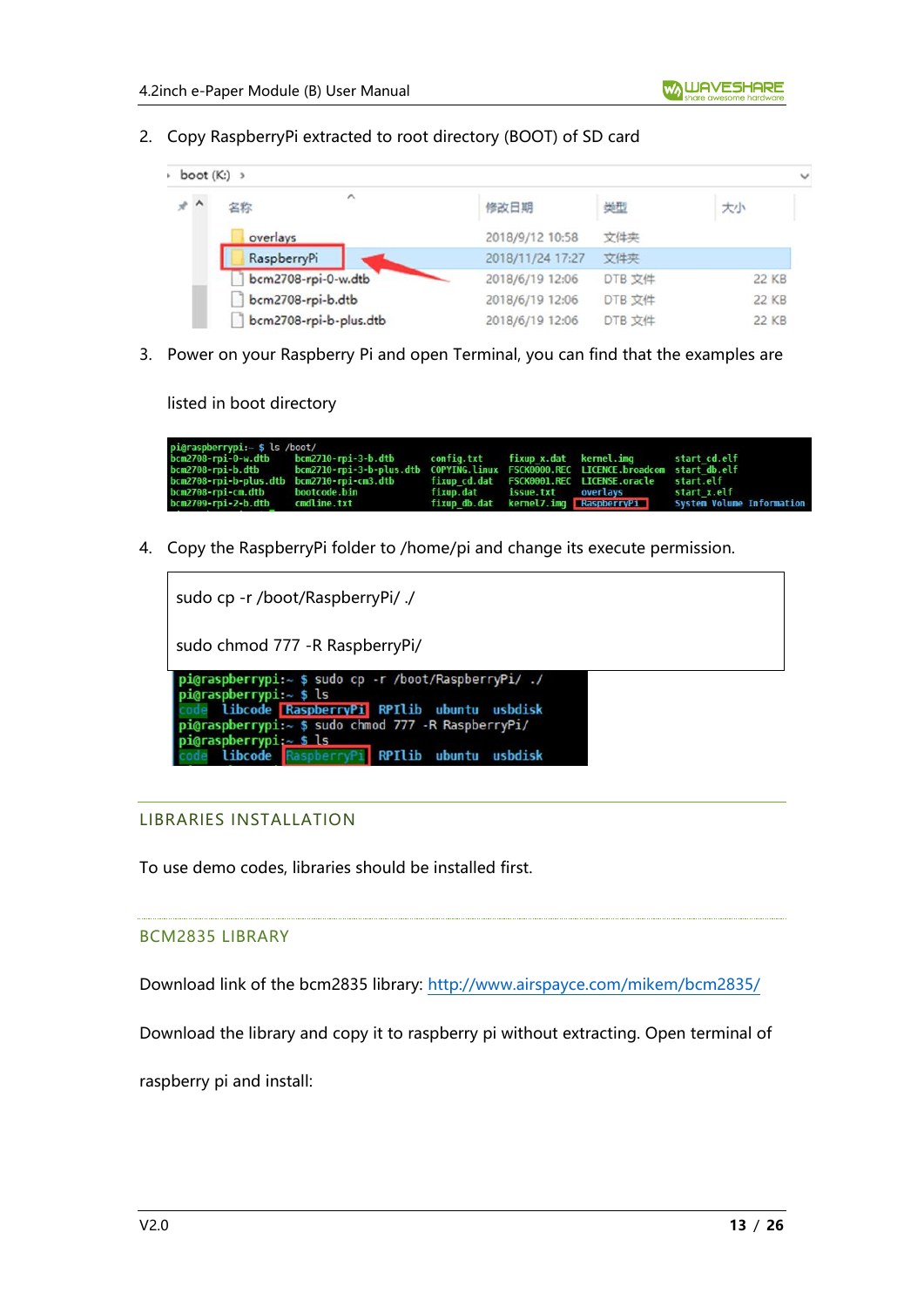sudo tar zxvf bcm2835-1.xx.tar.gz cd bcm2835-1.xx sudo ./configure make sudo make check sudo make install

Note: xx is version of the library you download. For example, if the version is

bcm2835-1.52, you should complete the command to: sudo tar zxvf bcm2835-

1.52.tar.gz

#### WIRINGPI LIBRARY

Open Terminal and install wiringPi with commands below:

sudo apt-get install git

sudo git clone git://git.drogon.net/wiringPi

cd wiringPi

sudo ./build

#### PYTHON2 LIBRARY

Open Terminal and execute commands to install:

sudo apt-get install python-pip

sudo apt-get install python-pip

sudo apt-get install python-imaging

sudo pip install spidev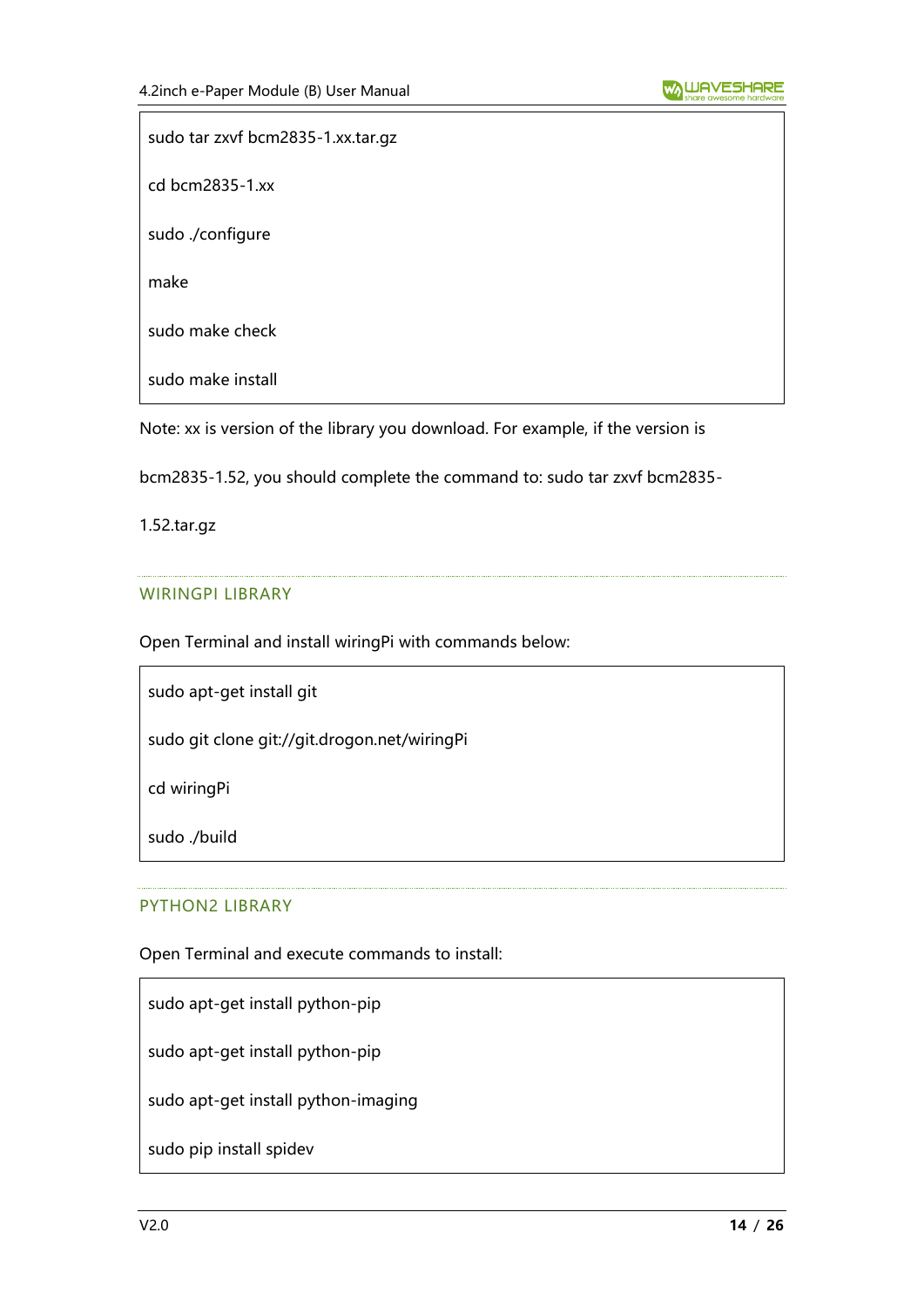sudo pip install RPi.GPIO

#### PYTHON3 LIBRARY

Open Terminal and install library with commands:

sudo apt-get install python3-pip

sudo apt-get install python-imaging

sudo pip3 install spidev

sudo pip3 install RPi.GPIO

sudo pip3 install Pillow

If you get the error while installing Pillow: **ImportError: libopenjp2.so.7: cannot open** 

**shared object file: No such file or directory.** Please install libopenjp2-7-dev with the

<span id="page-14-0"></span>command: **sudo apt-get install libopenjp2-7-dev** then try again.

#### RUNNING DEMO CODES

Enter folder of examples

Running bcm2835 example:

| cd ~/RaspberryPi/bcm2835 | #enter the example directory |
|--------------------------|------------------------------|
| make                     | #compile codes               |
| sudo ./epd               | #running                     |

Running wiringPi example:

| $cd \sim$ /RaspberryPi/wiringpi | #enter the example directory |
|---------------------------------|------------------------------|
| make                            | #Compile                     |
| sudo ./epd                      | #running                     |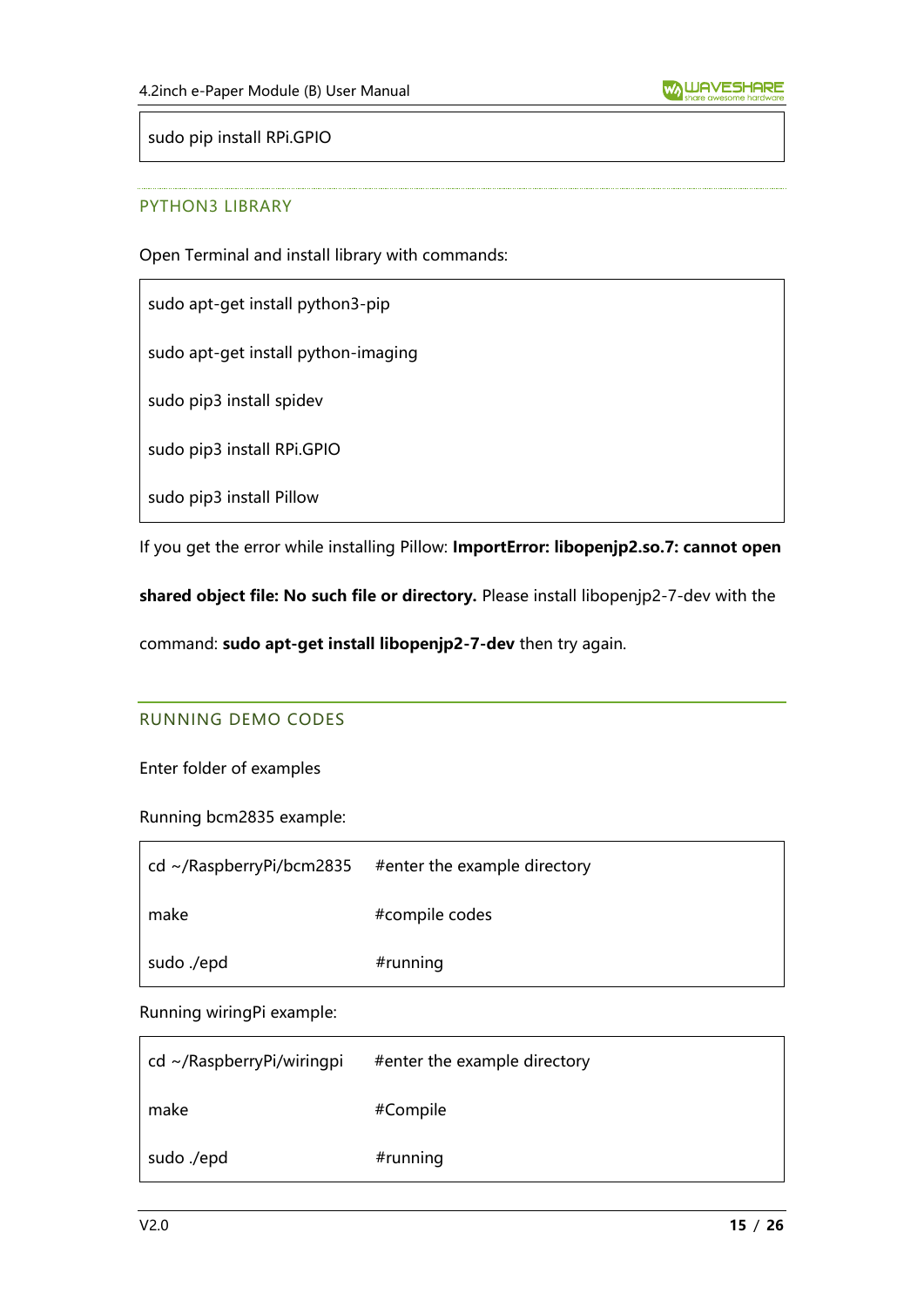#### Running python2 example:

| $\vert$ cd ~/RaspberryPi/python2 | #enter example directory |
|----------------------------------|--------------------------|
| sudo python main.py              | $#$ running              |

Running python3 example:

| $\vert$ cd ~/RaspberryPi/python3 | #enter example directory |
|----------------------------------|--------------------------|
| sudo python3 main.py             | $#$ running              |

#### <span id="page-15-0"></span>EXPECTED RESULT

After running example:

- 1) The screen is refresh to white
- 2) Display a picture
- 3) Draw circles and lines, text is displayed

You can press ctrl and c at the same time to stop code.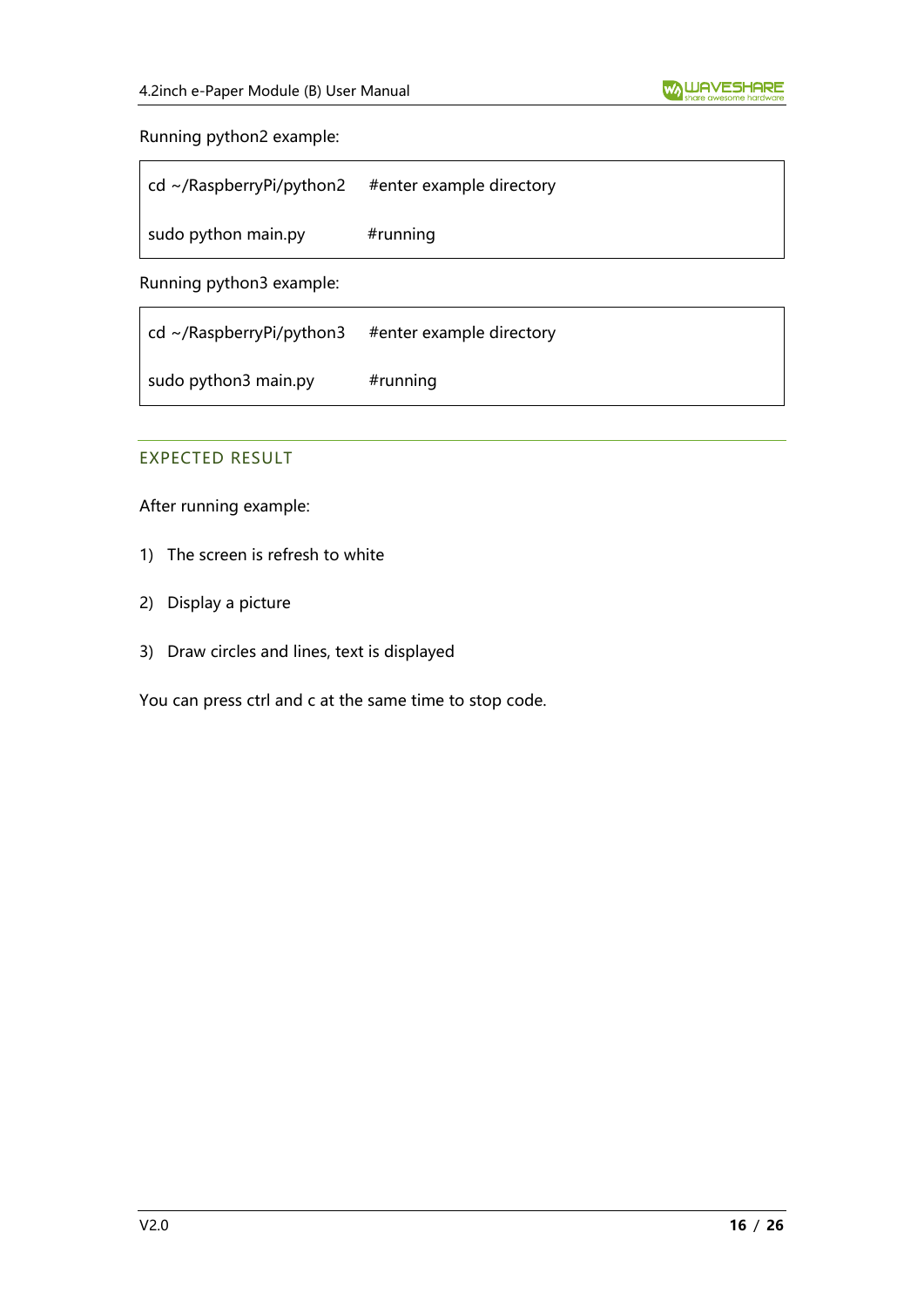## <span id="page-16-0"></span>ARDUINO

Note: If the driver board you bought is e-Paper shield, you can use the demo codes provided for e-Paper shield separately which can be downloaded in corresponding wiki.

## <span id="page-16-1"></span>HARDWARE CONNECTION

If you use other Arduino board instead of Arduino UNO, you should check if its

interfaces are compatible with UNO.

| e-Paper     | <b>Arduino UNO</b> |
|-------------|--------------------|
| 3.3V        | 3V <sub>3</sub>    |
| GND         | GND                |
| DIN         | D11                |
| <b>CLK</b>  | D13                |
| CS          | D10                |
| DC          | D <sub>9</sub>     |
| <b>RST</b>  | D <sub>8</sub>     |
| <b>BUSY</b> | D7                 |

#### <span id="page-16-2"></span>RUNNING EXAMPLES

- 1. Make sure you have installed Arduino IDE in your PC
- 2. Open Arduino project
- 3. Select correct Board and Port
- 4. Compile and upload to Arduino board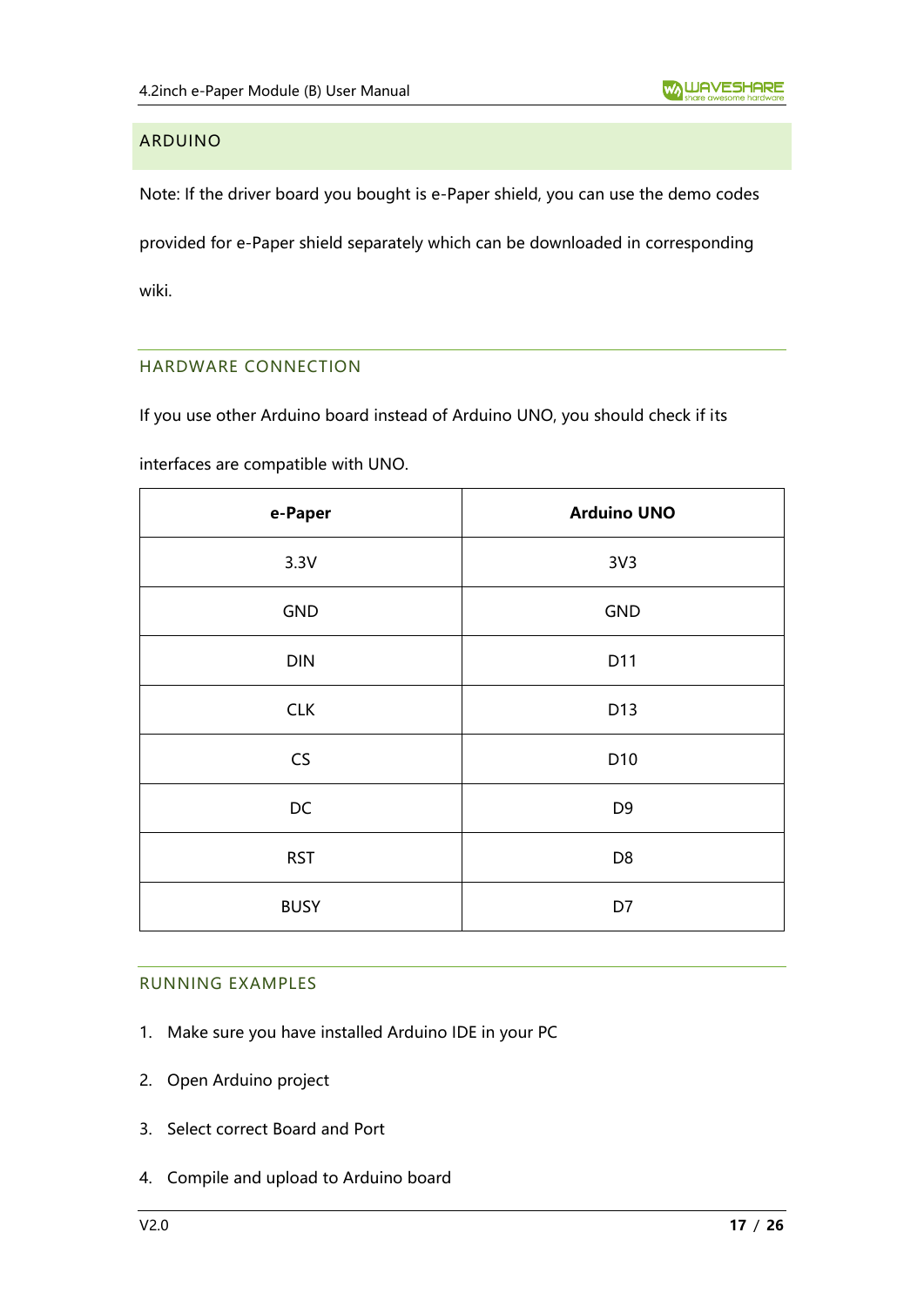#### <span id="page-17-0"></span>EXPECTED RESULT

UNO PLUS has only 2k flash for global variables, cannot support a full image buffer.

Therefore only picture display function is provided for Arduino example。

After running the code, e-paper will be refreshed and display a picture.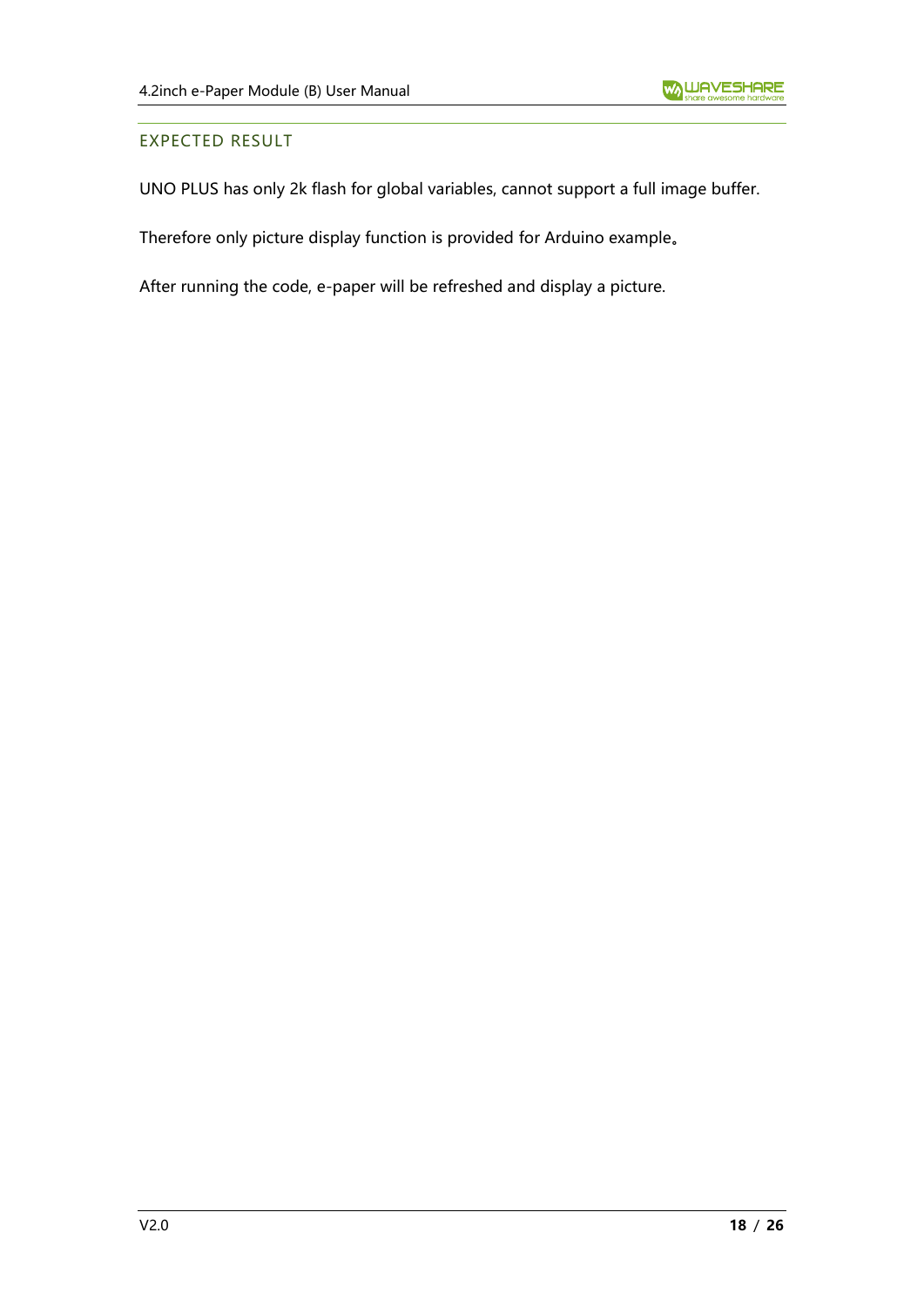#### <span id="page-18-0"></span>STM32

<span id="page-18-1"></span>The development board used is Open103z, project is based on HAL library.

#### HARDWARE CONNECTION

| e-Paper     | Open103Z        |
|-------------|-----------------|
| 3.3V        | 3V <sub>3</sub> |
| GND         | <b>GND</b>      |
| DIN         | PA7             |
| <b>CLK</b>  | PA <sub>5</sub> |
| CS          | PA4             |
| DC          | PA <sub>2</sub> |
| <b>RST</b>  | PA1             |
| <b>BUSY</b> | PA3             |

#### <span id="page-18-2"></span>RUNNING EXAMPLE

- 1. Open STM32 project with keil V5
- <span id="page-18-3"></span>2. Compile and download the demo code to STM32 board

# EXPECTED RESULT

- 1) e-paper is refreshed to white
- 2) Display a picture
- 3) Draw circles and lines, display characters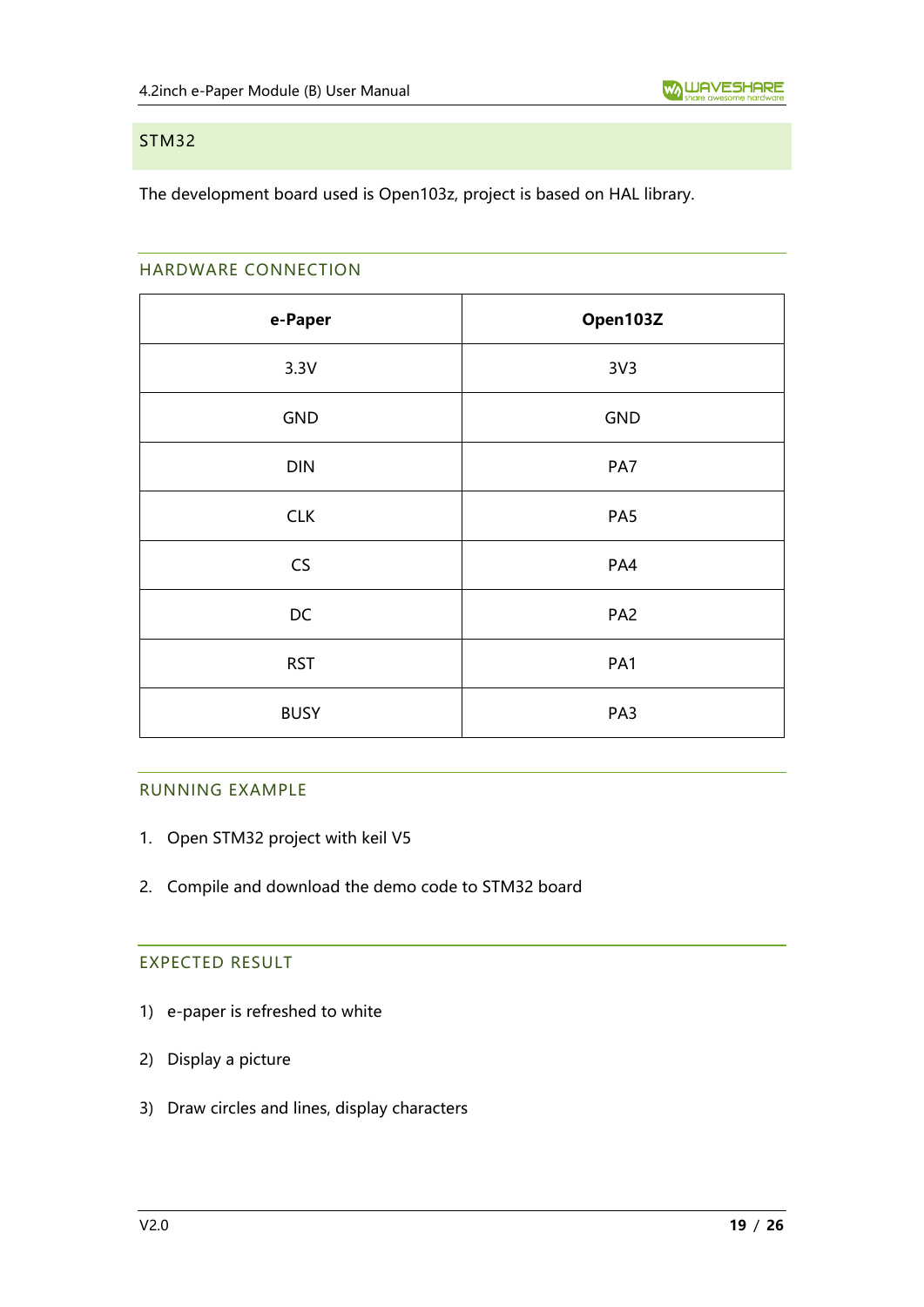## <span id="page-19-1"></span><span id="page-19-0"></span>CODES DESCRIPTION

#### **VERSION**

The newest deme codes are V2.0 version, updated functions:

- 1) read pictures
- 2) python3 examples
- 3) update display function
- <span id="page-19-2"></span>4) fix bug that e-Paper cannot enter sleep mode

#### C CODES

Take bcm2835 codes as example:

1. Initialize pins and SPI interface:

DEV\_ModuleInit () ;

2. Initialize e-Paper and clear it:

```
\cdot if (EPD Init () \cdot != \cdot 0) \cdot {
\cdotsprintf("e-Paper\cdotinit\cdotfailed\r\n");
\cdots}
\cdot.printf("clear...\mathbf{r} \cdot \mathbf{n}");
\cdot EPD Clear();
\cdot DEV Delay ms (500);
```
3. Create an image buffer

```
//Create-a-new-image-cache-named-IMAGE_BW-and-fill-it-with-white
\cdotsUBYTE\cdot *BlackImage, \cdot *RedImage;
\cdots \texttt{UWORD}\cdot \texttt{Imagesize} \gets \\ \vdots \\ \texttt{(EPD_WIDTH}\cdot \$\cdot \$\cdot = 0) ? \cdot \texttt{(EPD_WIDTH}\cdot /\cdot \$\cdot ) : \cdot \texttt{(EPD_WIDTH}\cdot /\cdot \$\cdot + \cdot 1)) \cdot *\cdot \texttt{EPD_HEIGHT}\cdotsif((BlackImage = - (UBYTE *) malloc(Imagesize)) == -NULL) -{
\ldots ... exit (0) ;
\rightarrow + \rightarrow }.
\cdotsif((RedImage = \cdot (UBYTE \cdot*) malloc(Imagesize)) == \cdotNULL) \cdot{
\ldots...exit (0) ;
\ldots ).
\cdotsprintf("NewImage:BlackImage.and.RedImage\r\n");
...Paint_NewImage(BlackImage, .EPD_WIDTH, .EPD_HEIGHT, .0, .WHITE);
... Paint NewImage (RedImage, EPD WIDTH, EPD HEIGHT, 0, WHITE);
```
Create an image buffer and set its size as: Imagesize = EPD width/8 \* EPD height.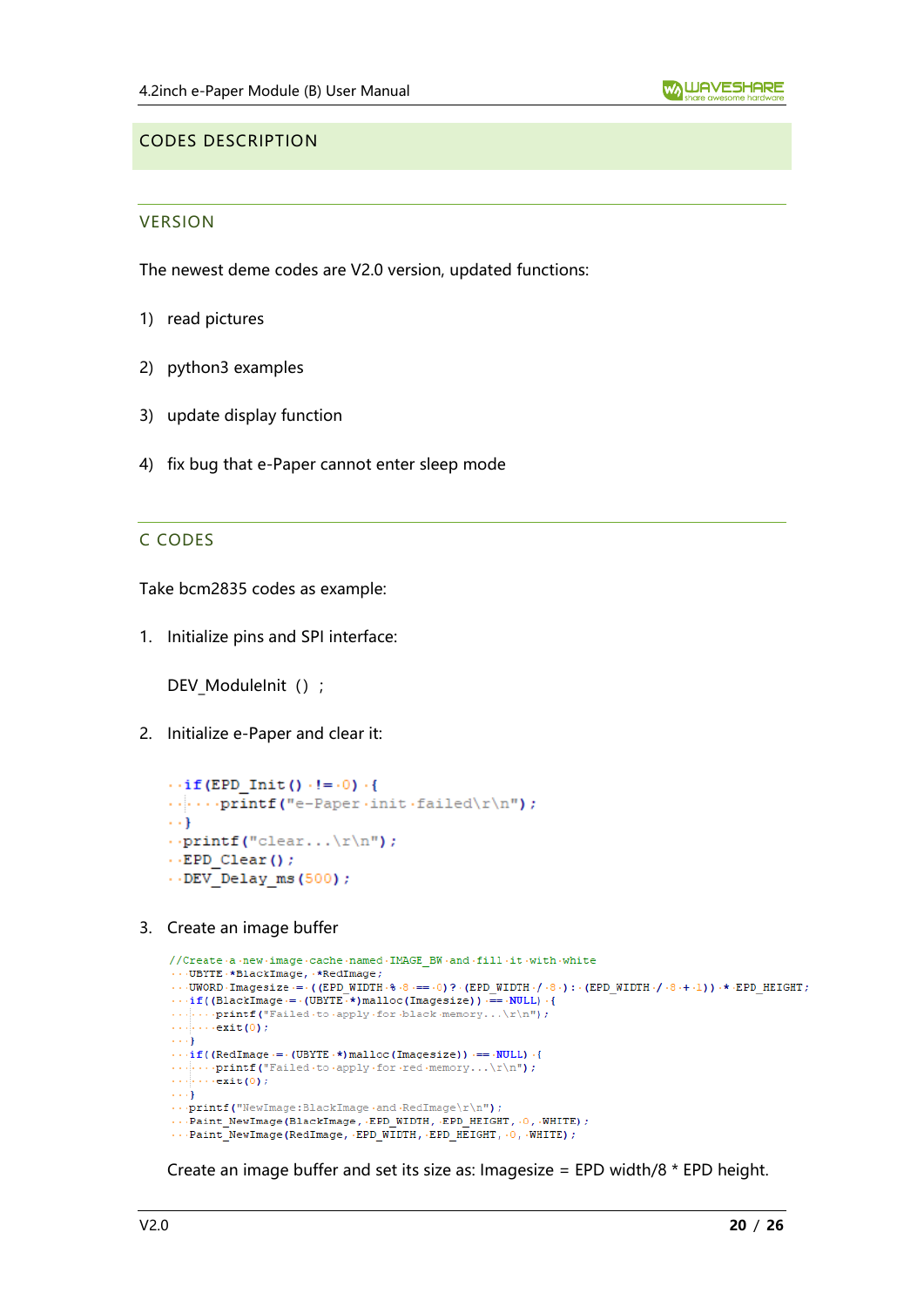**Paint newImage**: Create a paint for new image, parameter 1 is image buffer,

parameter 2 and 3 is width and height of image, parameter 4 is color if image

**Paint SelectImage: Select image** 

4. Read image and display

```
#if \cdot 1 \cdot \cdot \cdot // \cdot show \cdot bmp \cdot \cdot.... \text{print}(\text{"show-vindows-----------------\x\n^n)....print(f("read \text{black} \cdot bmp\r\nu');....Paint SelectImage(BlackImage);
\cdotsPaint Clear (WHITE) ;
....GUI ReadBmp("./pic/100x100.bmp", .50, .10);
\cdots printf ("read red bmp\r\n");
...Paint SelectImage(RedImage);
...Paint Clear (WHITE) ;
a a ch
....EPD Display(BlackImage, RedImage);
\cdots DEV Delay ms (2000);
\cdotsprintf("read black bmp\r \n\cdot r);
...Paint SelectImage(BlackImage);
\cdotsGUI ReadBmp("./pic/4in2b-b.bmp", \cdot0, \cdot0);
\cdotsprintf("read.red.bmp\r\n");
\cdotsPaint SelectImage(RedImage);
\cdotsGUI ReadBmp("./pic/4in2b-r.bmp", \cdot0, \cdot0);
\cdots EPD Display (BlackImage, RedImage);
\cdots DEV Delay ms (2000);
#endif
```
Paint SelectImage: Select image;

**Paint Clear(WHITE)**: Set image color to white

**GUI ReadBmp**: read bmp for certain path. Parameter 1: the address of BMP

picture locates, Parameter 2 and 3 is the display position x and y of BCM display.

Note that if the picture read is bigger than the image buffer, the rest part cannot

be displayed.

**EPD Display:** Send image data to e-paper and display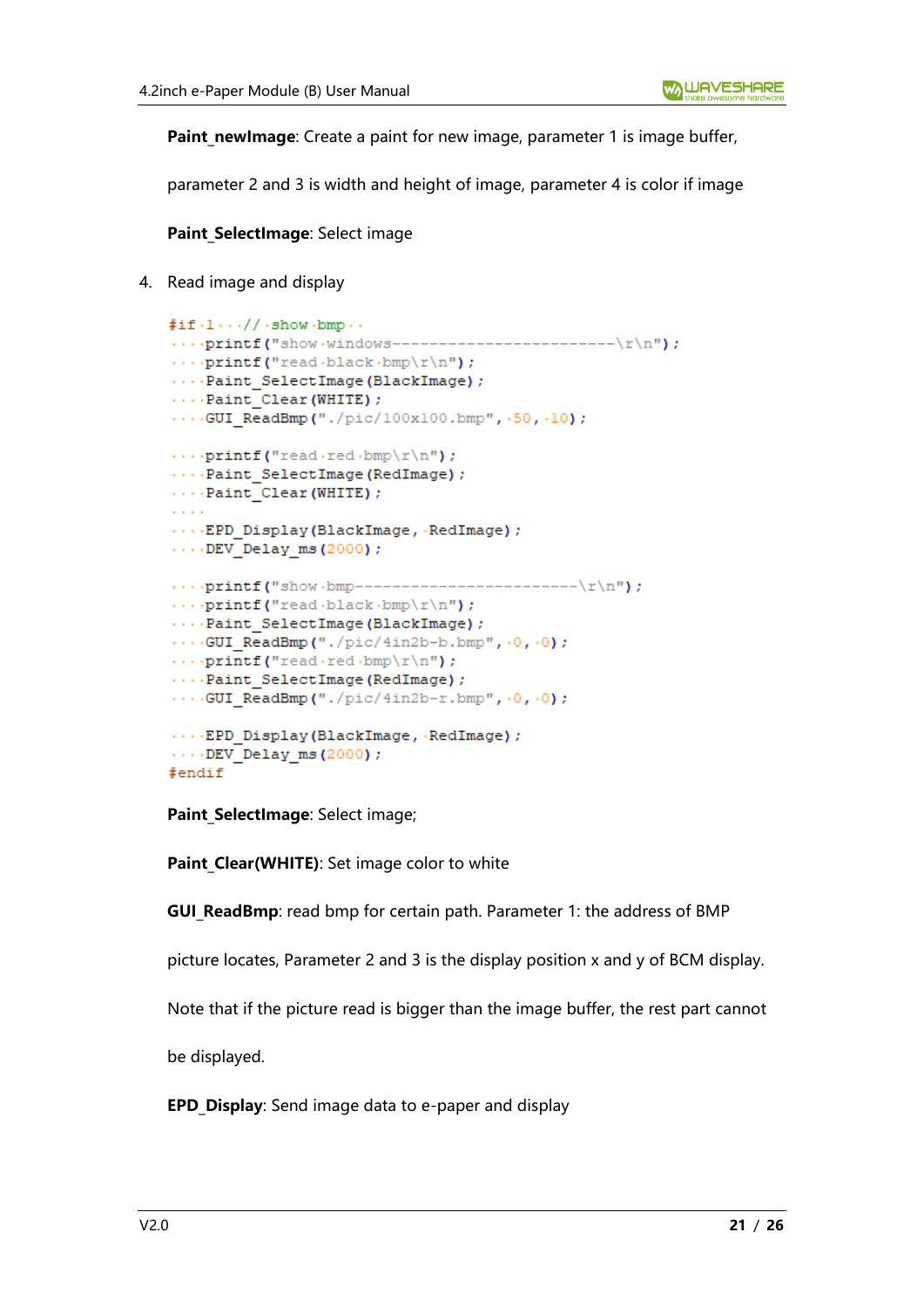5. Read image data from array

```
\# \texttt{if} \cdot 1 \cdots / / \cdot \texttt{show} \cdot \texttt{image} \cdot \texttt{for} \cdot \texttt{array} \cdots\cdotsprintf("show\cdotimage\cdotfor\cdotarrav\r\n");
...Paint SelectImage(BlackImage);
....Paint DrawBitMap(qImage 4in2b b);
...Paint SelectImage(RedImage);
....Paint DrawBitMap(gImage 4in2b r);
.... EPD Display (BlackImage, RedImage) ;
\cdots DEV Delay ms (2000);
#endif
```
**Paint DrawBitBmp**: send image data to e-paper. Because STM32 and Arduino

cannot read picture directly, we need to first convert picture to data on PC

6. Drawing point, lines, rectangles, circles and characters

```
|#if.1..// Drawing.on.the.image
 \cdots/*Horizontal·screen*/
 \cdots//1.Draw.black.image
 ....Paint SelectImage(BlackImage) ;
\cdotsPaint_Clear (WHITE) ;
 \cdots Paint DrawPoint (10, 80, BLACK, DOT PIXEL 1X1, DOT STYLE DFT);
 \cdotsPaint DrawPoint (10, .90, .BLACK, .DOT PIXEL 2X2, .DOT STYLE DFT) ;
 \cdotsPaint DrawPoint (10, 100, BLACK, DOT PIXEL 3X3, DOT STYLE DFT);
 \cdotsPaint DrawPoint (10, ·110, ·BLACK, ·DOT PIXEL 3X3, ·DOT STYLE DFT) ;
 \cdotsPaint DrawLine (20, 70, 70, 120, BLACK, LINE STYLE SOLID, DOT PIXEL 1X1);
 \cdotsPaint DrawLine (70, \cdot 70, \cdot 20, \cdot 120, \cdot BLACK, \cdot LINE STYLE SOLID, \cdot DOT PIXEL 1X1);
 \cdotsPaint_DrawRectangle(20, 70, 70, 120, BLACK, DRAW_FILL_EMPTY, DOT_PIXEL_1X1);
 ...Paint DrawRectangle(80, 70, 130, 120, BLACK, DRAW FILL FULL, DOT PIXEL 1X1);
....Paint_DrawString_EN(10, 0, "waveshare", &Font16, BLACK, WHITE); ...<br>....Paint_DrawString_CN(130, 20, "微雪电子", &Font24CN, WHITE, BLACK);
 \cdotsPaint_DrawNum(10, 50, 987654321, &Font16, WHITE, BLACK);
 \cdots//2.Draw.red.image
 \cdotsPaint SelectImage(RedImage);
 ...Paint Clear (WHITE) ;
 \cdotsPaint DrawCircle(160, .95, .20, .BLACK, .DRAW FILL EMPTY, .DOT PIXEL 1X1);
 \cdotsPaint DrawCircle(210, .95, .20, .BLACK, .DRAW FILL FULL, .DOT PIXEL 1X1);
 \cdotsPaint DrawLine (85, .95, .125, .95, .BLACK, .LINE STYLE DOTTED, .DOT PIXEL 1X1);
 \cdotsPaint DrawLine(105, 75, 105, 115, BLACK, LINE STYLE DOTTED, DOT PIXEL 1X1); ..
 ....Paint DrawString CN(130, 0, "你好abc树莓派", &Font12CN, BLACK, WHITE);
 ...Paint DrawString EN(10, .20, ."hello world", .&Fontl2, .WHITE, .BLACK);
 \cdotsPaint DrawNum(10, 33, 123456789, &Font12, BLACK, WHITE);
 ....print("EPD Display\rr\n'n");
 ... EPD Display(BlackImage, RedImage);
 \cdotsDEV Delay ms(2000);
#endif
```
**Paint DrawPoint:** Drawing points, parameter 1 and 2 are position of the point,

parameter 3 are color, parameter 4 are size, parameter 5 are style

**Paint DrawLine**: Drawing line, parameter 1 and 2 are begin position of line,

parameter 3 and 4 are end position of line, parameter 5 is color, parameter 6 is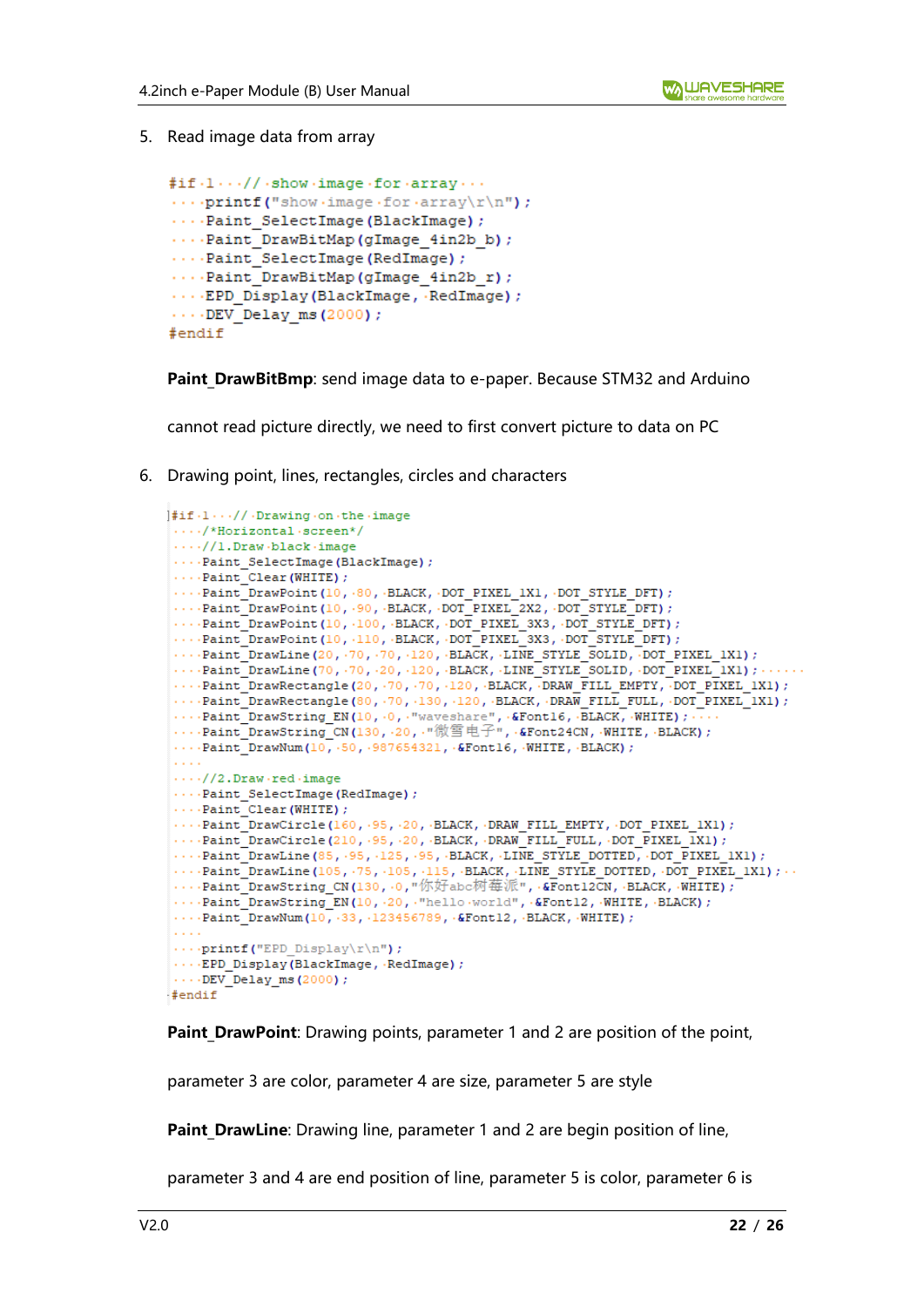style, parameter 7 is width of line

Paint DrawRectangle: Drawing rectangle, parameter 1 and 2 are begin position of

rectangle, parameter 3 and 4 are end position of rectangle, parameter 5 is fill

color, parameter 6 and 7 are style

Paint DrawCircle: Drawing circle, parameter 1 and 2 are position of center,

parameter 3 is radius of circle, parameter 4 and 5 are style

**Paint DrawString EN**: Display English characters, parameter 1 and 2 are position,

parameter 3 is string, parameter 4 is font size, parameter 5 and 6 are background

and font colors

Paint DrawString CN: Display Chinese characters

**Paint DrawNum**: Display number, parameter 1 and 2 are position, parameter is number (int), parameter 4 is size, parameter 5 and 6 are background and font colors.

## 7. **Sleep mode**:

```
\cdotsprintf("GotoSleep\text{mode} \ldots \r \r \r \r \r);
\cdots EPD Sleep();
\cdots free (BlackImage) ;
\cdots BlackImage \cdots NULL;
\cdots free (RedImage) ;
\cdots RedImage \cdots NULL;
```
It is recommended to add after refreshing.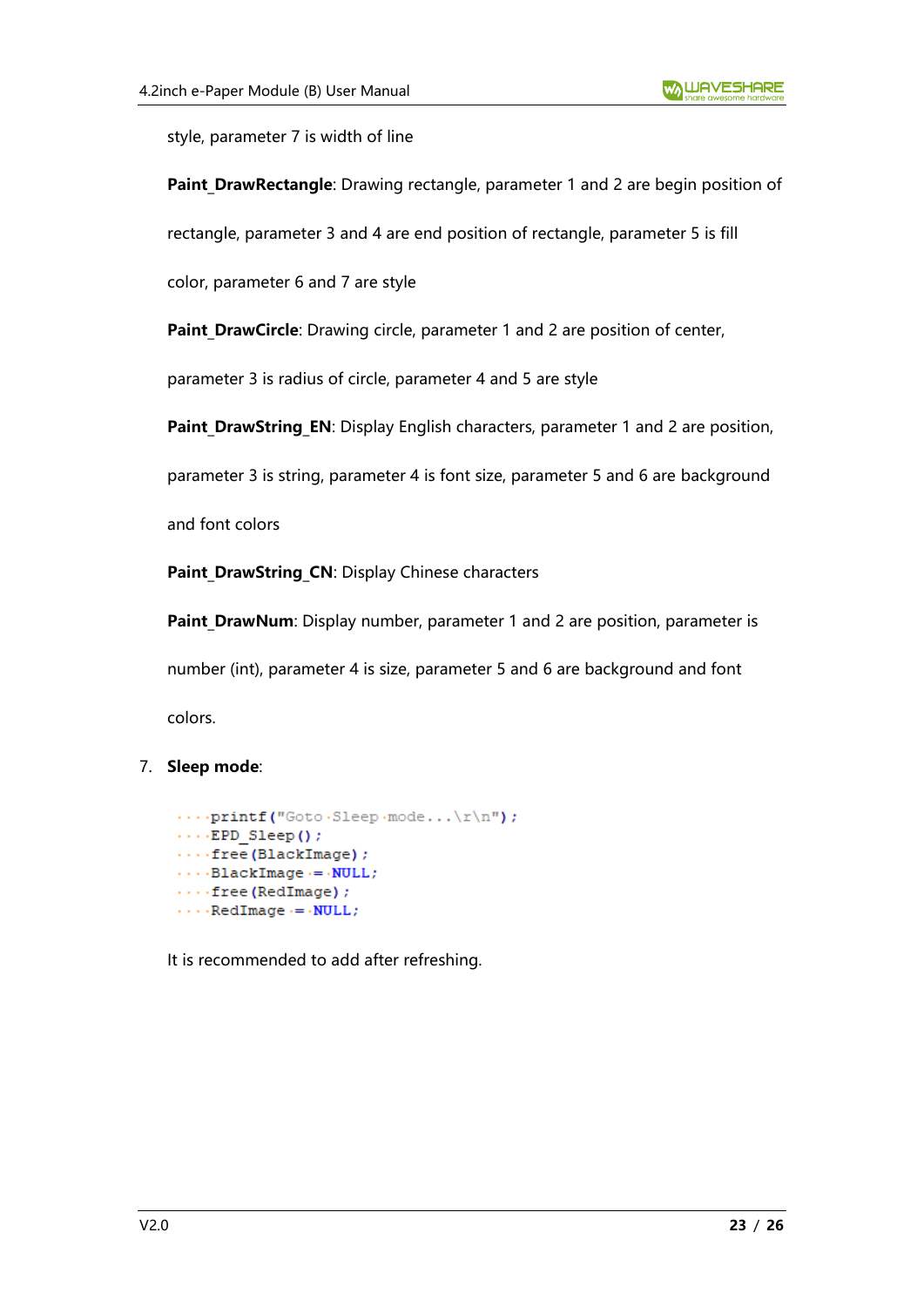#### <span id="page-23-0"></span>PYTHON CODES

1. Initialize e-Paper

```
epd = epd4in2b. EPD()
epd.init()
print ("Clear...")
·epd.Clear(0xFF)
```
2. Create image buffer using python image library

```
.# Drawing .on .the .Horizontal .image
HBlackimage = Image.new('l', (epd4in2b.EPD_WIDTH, epd4in2b.EPD_HEIGHT), 255) +# 298*126
HRedimage = Image.new('1', (epd4in2b.EPD WIDTH, epd4in2b.EPD HEIGHT), 255) · \# 298*126 · · ·
```
3. Drawing with python imageDraw library

```
\cdot#\cdotHorizontal
.print."Drawing'
-drawblack -= -ImageDraw.Draw(HBlackimage)
drawred - ImageDraw.Draw(HRedimage)
.font24 -= . ImageFont.truetype('/usr/share/fonts/truetype/wqy/wqy-microhei.ttc', 24)
\cdotdrawblack.text((10,\cdot0),\cdothello\cdotworld',\cdotfont = \cdotfont24,\cdotfill = \cdot0)
\frac{1}{2} drawblack.text((10, -20), \cdot 4.2inch e-Paper', font = font24, fill = 0)
- drawblack.text((150, \cdot0), \cdotu'微雪电子', \cdotfont = \cdotfont24, \cdotfill = \cdot0)
\cdotdrawblack.line((20, \cdot 50, \cdot 70, \cdot 100), \cdot fill = \cdot0)
\cdotdrawblack.line((70, \cdot 50, \cdot 20, \cdot 100), \cdot fill = \cdot 0)
drawblack.rectangle((20, 50, 70, 100), outline = 0) ...
\cdotdrawred.line((165, \cdot50, \cdot165, \cdot100), \cdotfill=\cdot0)
drawred.line((140, \cdot75, \cdot190, \cdot75), \cdotfill = \cdot0)
\cdotdrawred.arc((140, 50, 190, 100), 0, 360, fill = 0)
drawred.rectangle((80, 50, 130, 100), fill = 0)
\cdotdrawred.chord((200, 50, 250, 100), 0, 360, fill = 0)
epd.display(epd.getbuffer(HBlackimage), epd.getbuffer(HRedimage))
\tt time.sleep(2).# Drawing on the Vertical image
LBlackimage = - Image.new('1', (epd4in2b.EPD HEIGHT, epd4in2b.EPD WIDTH), 255) · # · 126*298
LRedimage = Image.new('1', '(epd4in2b.EPD_HEIGHT, 'epd4in2b.EPD_WIDTH), '255) \# 126*298
\pm Vertical
drawblack -= - ImageDraw. Draw (LBlackimage)
drawred = TmageDraw.Draw(LRedimage)
.font18 = ImageFont.truetype('/usr/share/fonts/truetype/wqy/wqy-microhei.ttc', .18)
drawblack.text((2, -0), -'hello world', -font = -fontl8, -fill = -0)
(drawblack.text(2, 0), "helio world", "font'="fontis, "fill"="0)<br>
drawblack.text(2, 20), "4.2inch epd", "font ="fontis, "fill"="0)<br>
drawblack.text((20, 50), "u"微雪电子", "font ="fontis, "fill"="0)
\cdotdrawblack.line((10,\cdot90,\cdot60,\cdot140),\cdotfill\cdot=\cdot0)
\cdotdrawblack.line((60,\cdot90,\cdot10,\cdot140),\cdotfill\cdot=\cdot0)
\cdotdrawblack.rectangle((10,\cdot90,\cdot60,\cdot140),\cdotoutline= 0)
\cdotdrawred.line((95,\cdot90,\cdot95,\cdot140),\cdotfill\cdot=\cdot0)
\cdotdrawred.line((70, \cdot115, \cdot120, \cdot115), \cdotfill\cdot=\cdot0)
\cdotdrawred.arc((70,\cdot90,\cdot120,\cdot140),\cdot0,\cdot360,\cdotfill\cdot=\cdot0)
\cdotdrawred.rectangle((10, \cdot150, \cdot60, \cdot200),\cdotfill\cdot=\cdot0)
\cdotdrawred.chord((70,\cdot150,\cdot120,\cdot200),\cdot0,\cdot360,\cdotfill\cdot=\cdot0)
·epd.display(epd.getbuffer(LBlackimage), ·epd.getbuffer(LRedimage))
time.sleep(2)
```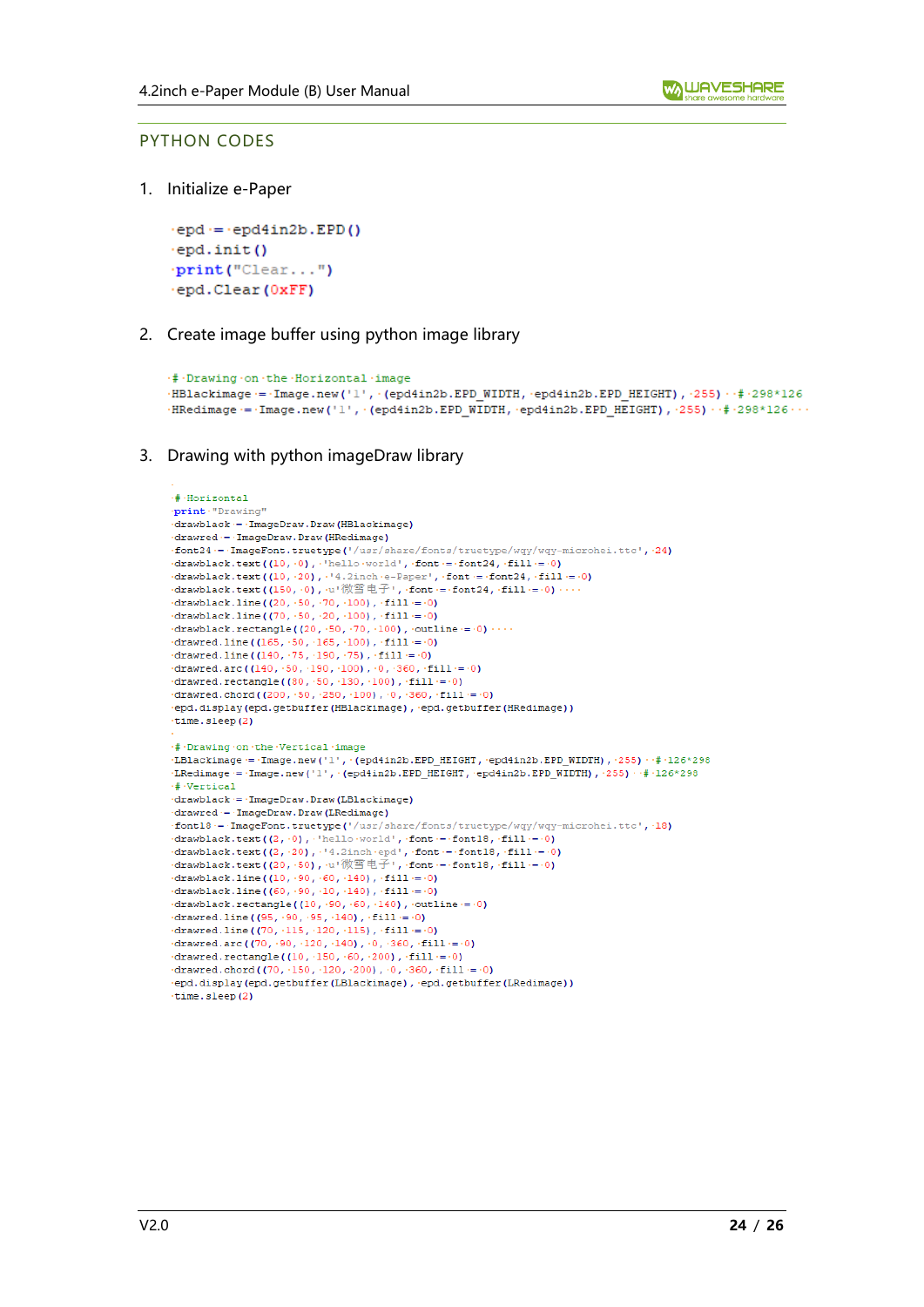4. Read picture and display

```
.print("read.bmp.file")
.HBlackimage := .Image.open('4in2b-b.bmp')
\cdotHRedimage \cdot = \cdot Image.open('4in2b-r.bmp')
·epd.display(epd.getbuffer(HBlackimage), ·epd.getbuffer(HRedimage))
\tt time.sleep(2).print("read.bmp.file.on.window")
\verb+blackimage+ := \verb+Image.new('l', \verb+{(epd4in2b.EPD_HEIGHT, \verb+epd4in2b.EPD_MIDTH), \verb++255)+ \verb+++298*126+\cdotredimagel = \cdotImage.new('1', \cdot(epd4in2b.EPD HEIGHT, \cdotepd4in2b.EPD WIDTH), \cdot255) \cdot\cdot\cdot + 298*126 \cdot\cdot\cdot\cdot\cdotnewimage \cdot = \cdot Image.open('100x100.bmp')
blackimagel.paste(newimage, (50,10))
.epd.display(epd.getbuffer(blackimagel), .epd.getbuffer(redimagel))
```
5. Sleep mode

```
\lfloor \ldots \rfloor_{\text{epd,sleep()}}. . . . . . . . .
```
sleep mode is recommended to add after refreshing